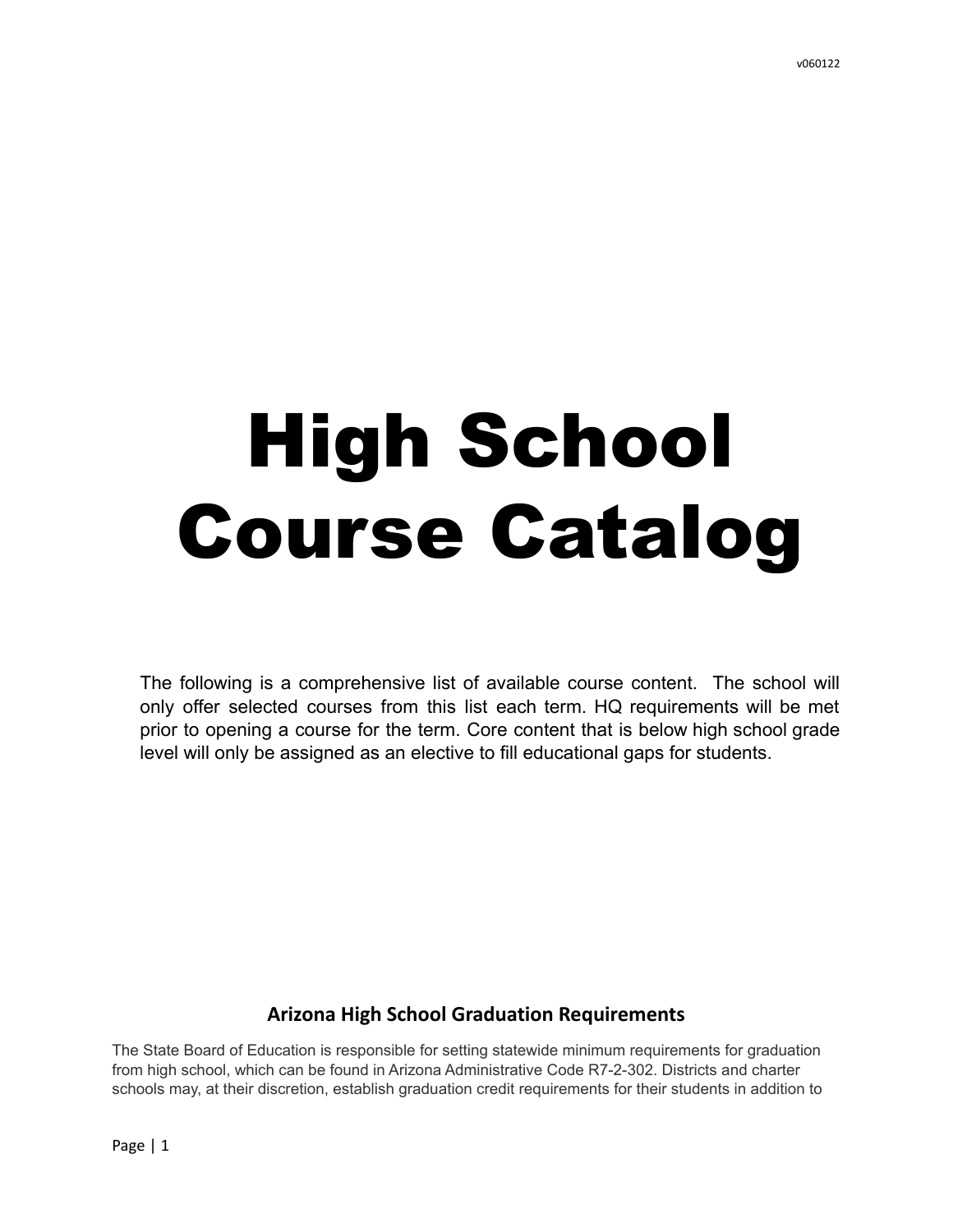the statewide requirements. The statewide minimum course of study requires students to take a minimum of 22 credits:

- Four credits of English or English as a Second Language;
- Three credits in social studies to include one credit of American history, including: Arizona history; one credit of world history/geography; one-half credit of American government, including Arizona government; and one-half credit of economics.
- Four credits of mathematics to minimally include Algebra 1, Geometry, Algebra 2 (or a personal curriculum), and a fourth course that contains high school content.
- Three credits of science in preparation for proficiency at the high school level on the statewide science assessment.
- One credit of fine arts or career and technical education and vocational education.
- Seven general elective credits of additional courses prescribed by the School.

Please note that the School requires students to take Career Exploration.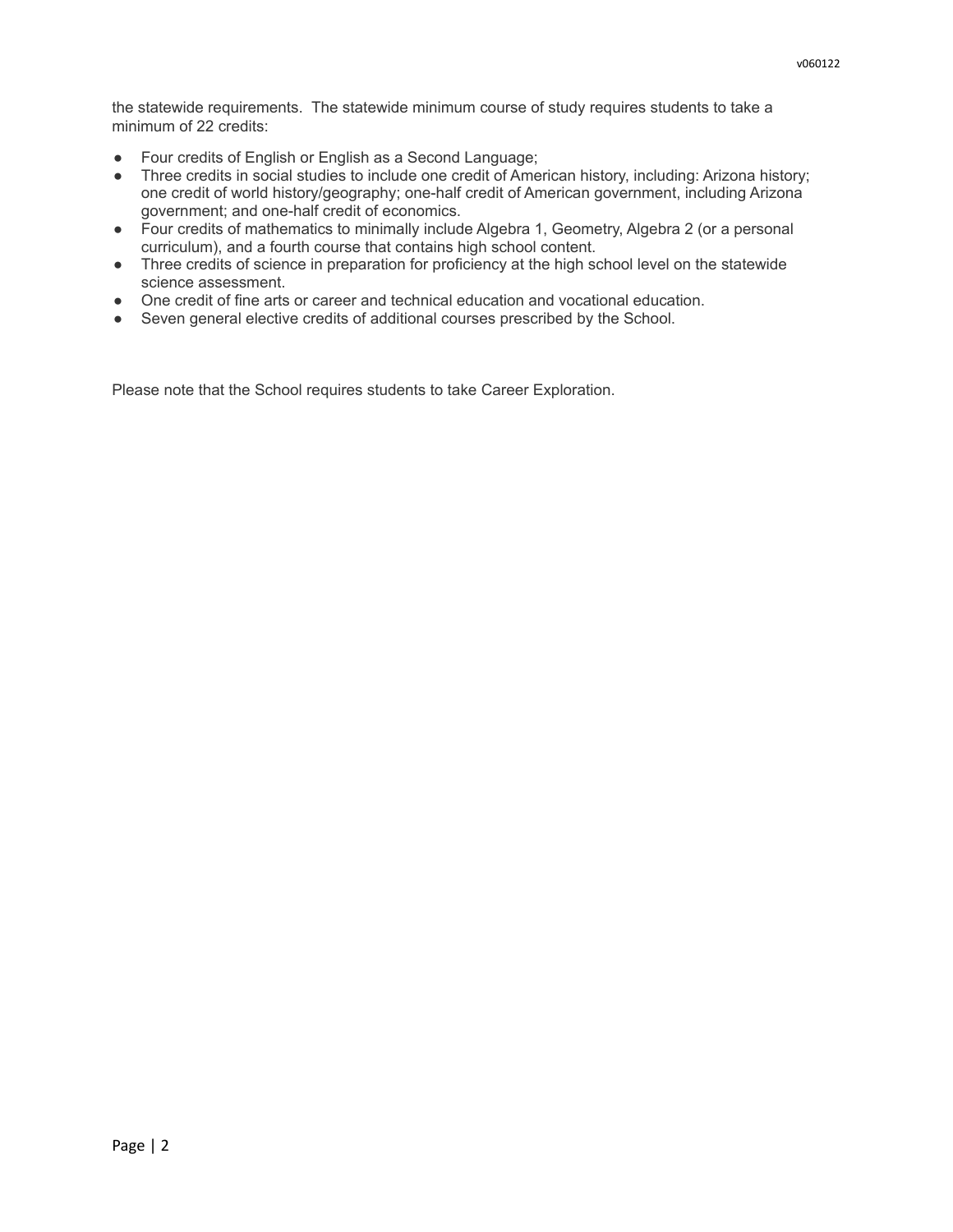# **English Core Classes**

## English 9A/English I S1

Duration: 75 Hours

Credits: 0.5

Course Description: Freshman English

This is the first half of Freshman English. High School level review of the writing process covering pre-writing, identifying and narrowing a topic, drafting, editing, publishing, writing complete sentences, correct word choices, writing topic sentences, writing analogies, using the library, writing biographical sketches, ideas and opinions, writing essays, writing short stories, poetry, plays, and folk literature.

Reading section contains lessons about common expressions, connotation and denotation, Greek and Latin words, poetry, word recognition, and story details and sequence; Usage section contains lessons about punctuation, clauses and phrases, and usage problems; Vocabulary section reviews vowel sounds and spelling.

930L

The Strange Case of Dr. Jekyll and Mr. Hyde by Robert Louis Stevenson A Tale of Two Cities by Charles Dickens 1010L

## English 9B/English 1 S2

Duration: 75 Hours

Credits: 0.5

Course Description: Freshman English

This is the second half of Freshman English. High School level review of the writing process covering pre-writing, identifying and narrowing a topic, drafting, editing, publishing, writing complete sentences, correct word choices, writing topic sentences, writing analogies, using the library, writing biographical sketches, ideas and opinions, writing essays, writing short stories, poetry, plays, and folk literature.

Reading section contains lessons about common expressions, connotation and denotation, Greek and Latin words, poetry, word recognition, and story details and sequence; Usage section contains lessons about punctuation, clauses and phrases, and usage problems; Vocabulary section reviews vowel sounds and spelling.

930L

The Odyssey by Homer Romeo and Juliet by William Shakespeare 1010L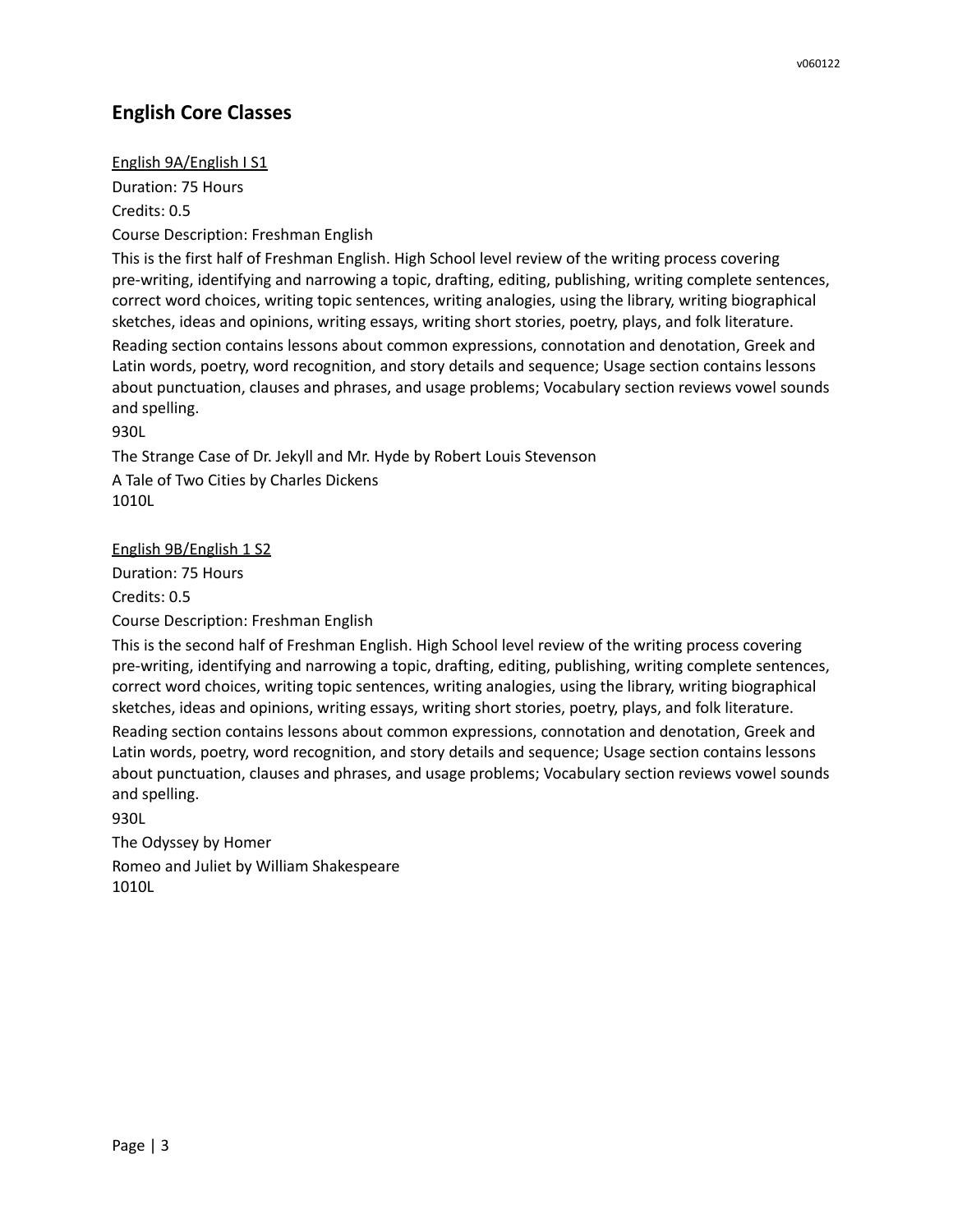## English 10A/ English II S1

Duration: 75 Hours Credits: 0.5

Course Description: Sophomore English

This is the first half of Sophomore English. Covers journal, resume, and newspaper writing, review of the writing process, writing sentences and paragraphs, specialized writing projects including writing analogies, correspondence, learning logs, story endings, expository, descriptive, and persuasive essays, creative writing including poetic text, short stories, and scripts.

Reading section contains lessons about fact and opinion, folklore, inferences, story elements, and words in context; Usage section contains lessons about parts of speech, parts of sentences, and verbals; Vocabulary section reviews blends and silent letters.

960L

Great Expectations by Charles Dickens The Adventures of Huckleberry Finn by Mark Twain 980L

English 10B/English II S2

Duration: 75 Hours

Credits: 0.5

Course Description: Sophomore English

This is the second half of Sophomore English. Covers journal, resume, and newspaper writing, review of the writing process, writing sentences and paragraphs, specialized writing projects including writing analogies, correspondence, learning logs, story endings, expository, descriptive, and persuasive essays, creative writing including poetic text, short stories, and scripts.

Reading section contains lessons about fact and opinion, folklore, inferences, story elements, and words in context; Usage section contains lessons about parts of speech, parts of sentences, and verbals; Vocabulary section reviews blends and silent letters.

960L

Julius Caesar by William Shakespeare The Jungle by Upton Sinclair 980L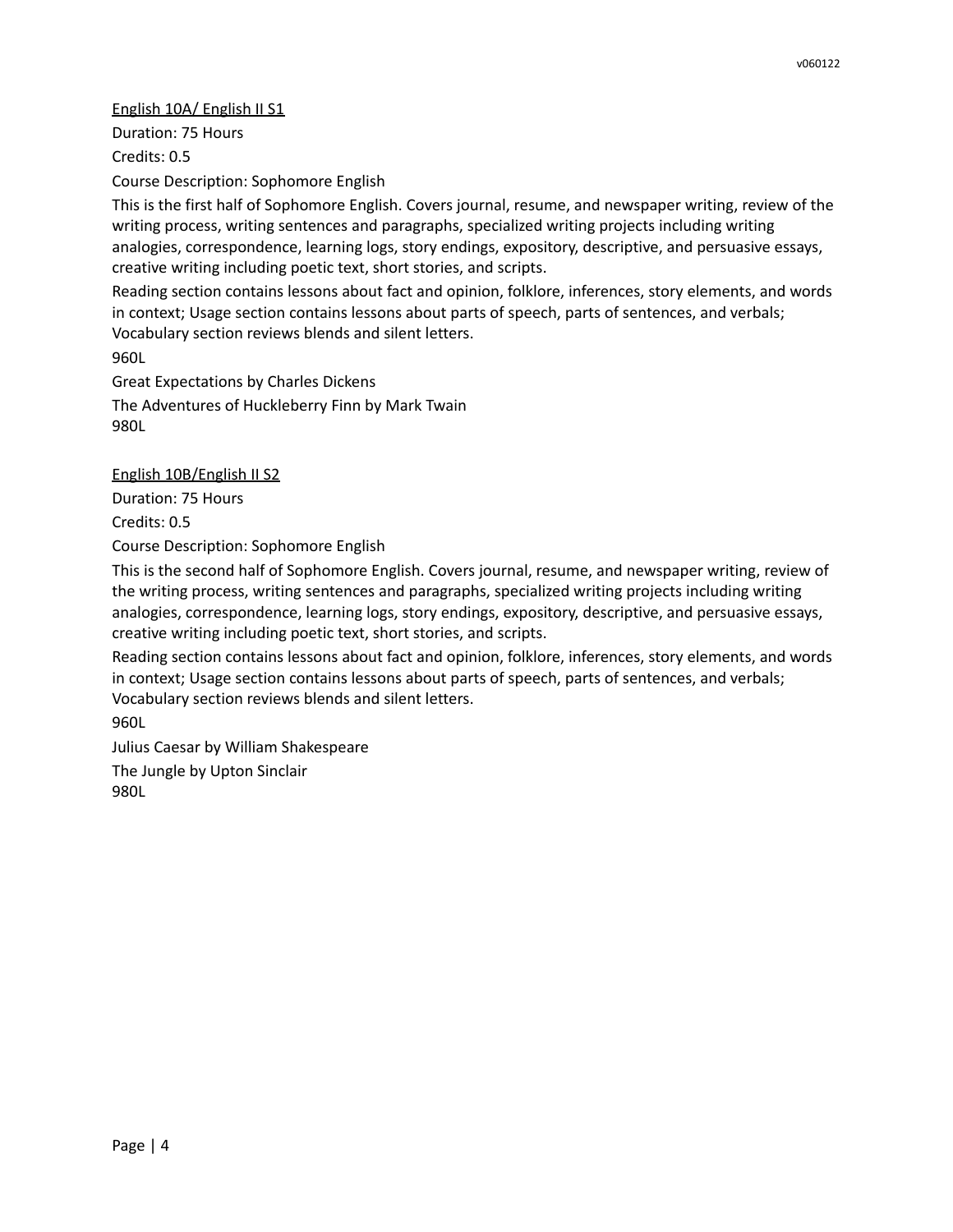## English 11A/English III S1

Duration: 75 Hours Credits: 0.5

Course Description: Junior English

This is the first half of Junior English. Review of the writing process, using strategy, sequence, drafting, proofreading, publishing, identifying and writing sentence types, writing paragraphs for various purposes, chronological and spatial importance, writing analogies, newspaper stories, sketches, essays, summarizing, and creative writing.

Reading section includes American literature, context clues, farce and satire, and foreign terms; Usage section includes lessons about infinitives, clauses, verb tenses, and usage problems; Vocabulary section reviews consonants, syllables and pronunciation, and digraphs. 990L

The House of the Seven Gables by Nathaniel Hawthorne The Last of the Mohicans by James Fenimore Cooper 960L

English 11B/English III S2

Duration: 75 Hours

Credits: 0.5

Course Description: Junior English

This is the second half of Junior English. Review of the writing process, using strategy, sequence, drafting, proofreading, publishing, identifying and writing sentence types, writing paragraphs for various purposes, chronological and spatial importance, writing analogies, newspaper stories, sketches, essays, summarizing, and creative writing.

Reading section includes American literature, context clues, farce and satire, and foreign terms; Usage section includes lessons about infinitives, clauses, verb tenses, and usage problems; Vocabulary section reviews consonants, syllables and pronunciation, and digraphs.

990L

Moby Dick by Herman Melville

The Red Badge of Courage by Stephen Crane 960L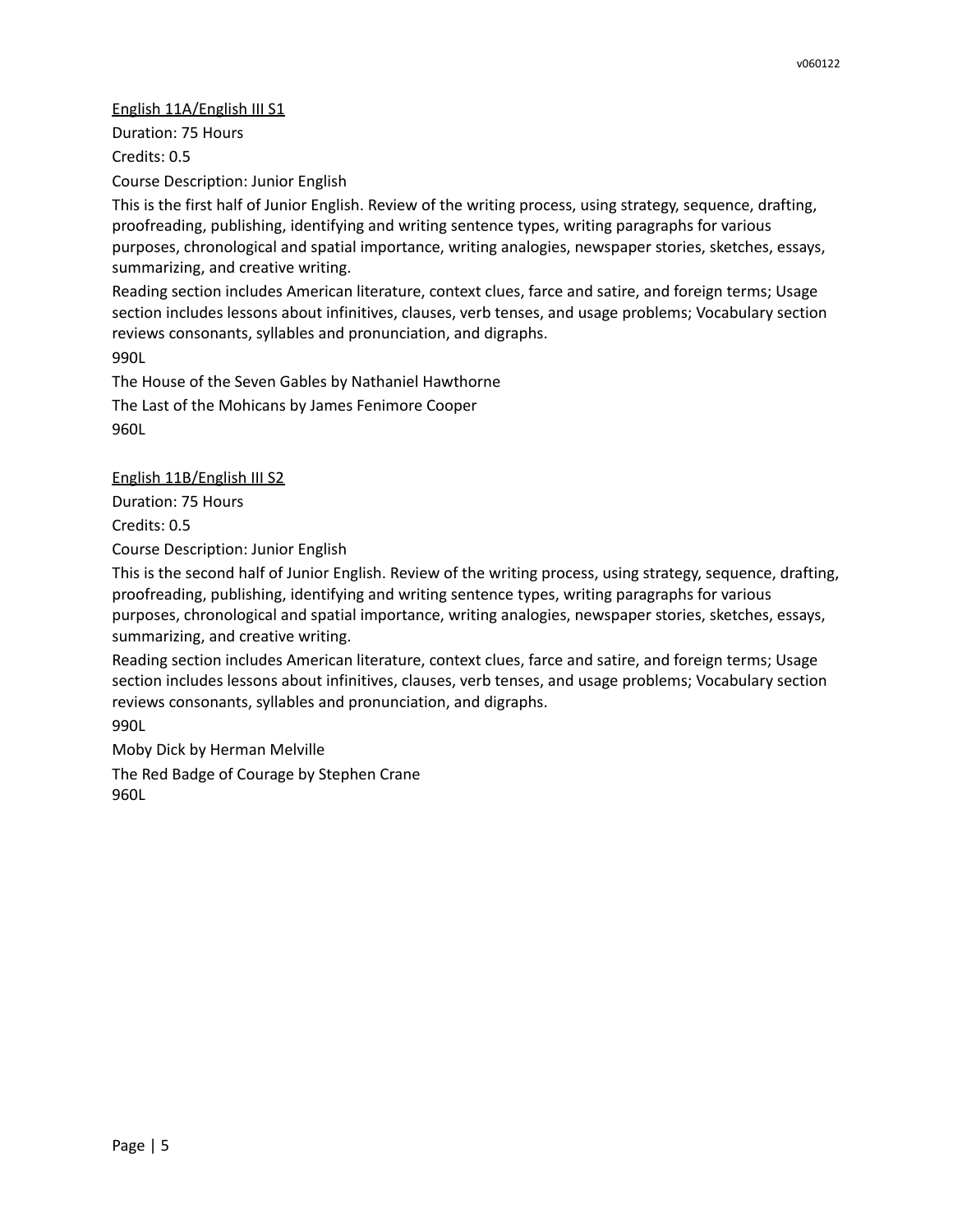#### English 12A/English IV S1

Duration: 75 Hours Credits: 0.5

Course Description: Senior English

This is the first half of Senior English. Covers selecting and narrowing a topic, identifying audience, writing introductions and conclusions, writing strategies, the writing process, journal writing, writing persuasive, descriptive, expository, and narrative paragraphs, writing story endings, summarizing, expressing ideas and opinions, writing short stories, poetry, drama, and folk literature.

Reading section includes British literature, drama, etymology, genres and literature, literary devices, and propaganda and bias; Usage section reviews clauses and diagramming; Vocabulary section reviews root words and sounds of various letters.

1030L

Pride and Prejudice by Jane Austen

Jane Eyre by Charlotte Bronte 1040L

English 12B/English IV S2

Duration: 75 Hours

Credits: 0.5

Course Description: Senior English

This is second half of Senior English. Covers selecting and narrowing a topic, identifying audience, writing introductions and conclusions, writing strategies, the writing process, journal writing, writing persuasive, descriptive, expository, and narrative paragraphs, writing story endings, summarizing, expressing ideas and opinions, writing short stories, poetry, drama, and folk literature.

Reading section includes British literature, drama, etymology, genres and literature, literary devices, and propaganda and bias; Usage section reviews clauses and diagramming; Vocabulary section reviews root words and sounds of various letters.

1030L

# **English Elective**

Reading Essentials I Duration: 75 Hours Credits: 0.5 Course Description: Elective

This class focuses on the pronunciation and forming of words to increase reading proficiency. There is a strong emphasis on forming and recognizing parts of words such as prefixes, suffixes and roots. Students will explore how to recognize main ideas and cause and effect when reading independently. This course focuses on using critical thinking skills and context clues to predict outcomes and draw conclusions. Students will gain an overview of literary terms and styles.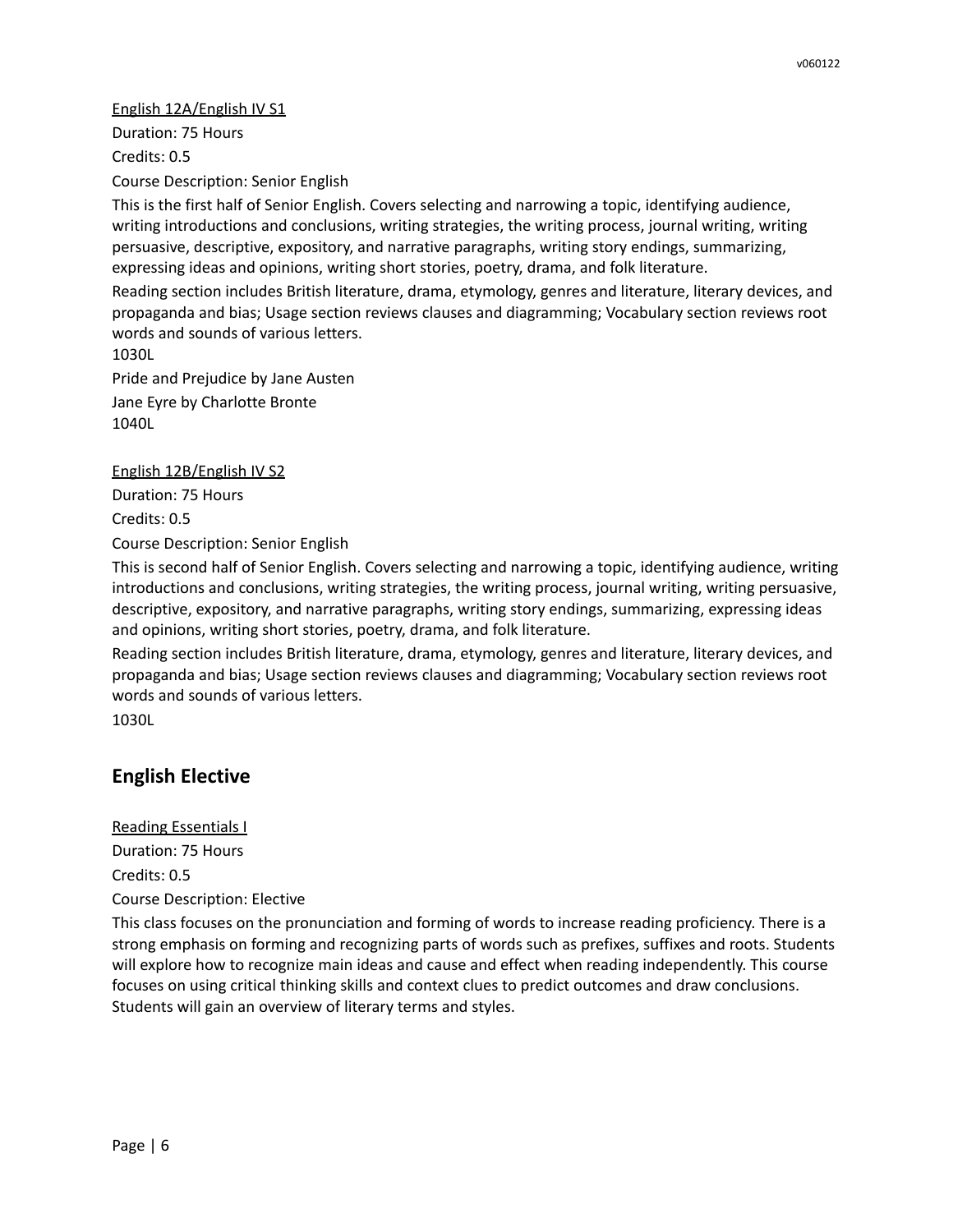## Reading Essentials II

Duration: 75 Hours Credits: 0.5 Course Description: Elective

This class teaches students to read and recognize purpose through the use of literary terms and techniques such as propaganda and bias. There is a strong focus on reading comprehension, identifying main ideas, and use of story elements. Students are introduced to the use of mood, tone and figurative language in reading; as well as an advanced look at pronunciation and the formation and roots of word.

## Exploring Literature

Duration: 75 Hours Credits: 0.5 Course Description: Elective

In this course students will be exposed to a variety of reading selections, ranging from classics to contemporary literature. Students will meet with the course instructor at the beginning of the class and develop a list of appropriate readings. Students will read a minimum of three books during the class. Students will focus on how the themes found within the readings apply to situations within their own lives. Students will be assessed in the form of written exams, book reports, and at least one oral report in the presence of their peers.

## Creative Writing

Duration: 75 Hours Credits: 0.5 Course Description: Elective

Focuses on the fundamentals of grammar and usage to strengthen writing skills. Journal assignments and expository and narrative writing are required. Topics include vocabulary; spelling; coordination and subordination; simple, compound, and complex sentences; and the construction of clearly written paragraphs and essays.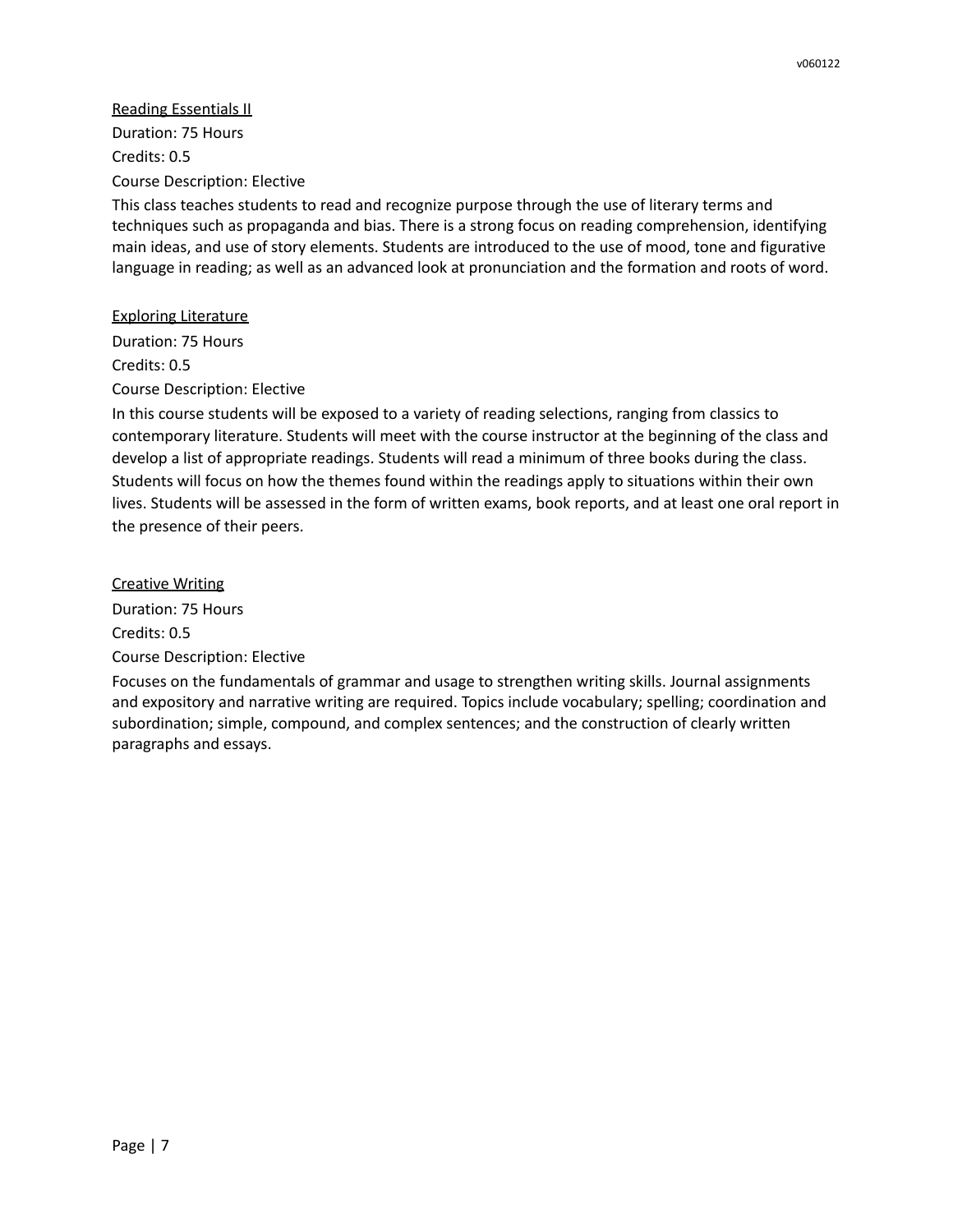# **Mathematics Core**

Algebra IA Duration: 75 Hours Credits: 0.5 Course Description:

Algebra IA: Review of mathematic concepts to include algebraic expressions and equations, writing numbers in exponential form, using standard and scientific calculators, integers, absolute values, review of additive identity, like terms, using reciprocals to solve problems, evaluating expressions using order of operations, inverse operations, eliminating fractions, identification of the x and y axes, linear equations, graphing with constants, rules of exponents, binomials, trinomials, using the FOIL method, factoring out monomials, trinomial squares, and quadratic equations.

Algebra IB Duration: 75 Hours Credits: 0.5 Course Description:

Algebra IB: Continuing coursework from the Algebra I, Part A title that covers finding solutions of linear systems of equations by graphing, eliminating variables, motion problems, using negative one as a factor, identifying the least common multiple of expressions, ratio and proportion, using inequalities to solve problems, equations with absolute values, irrational numbers, radical expressions, finding the value of a function, using vertex and axis of symmetry or the T-table, problem solving involving joint and combined variation, and identifying and evaluating the discriminant of a quadratic equation.

Geometry 1A

Duration: 75 Hours Credits: 0.5 Course Description:

Introduces basic geometric terms commonly used and also covers geometric concepts including angles, perpendicular and parallel lines, rays and transversals, measuring line segments, lines, segments, sides and vertices of angles, acute, obtuse, and right angles, parallel and skew lines, acute, obtuse, and right triangles, calculating perimeter, volume and area of trapezoids, polygons, proportional ratios, pyramids, cones, spheres, chords, circumference, tangents, and angle measurement.

#### Geometry IB

Duration: 75 Hours Credits: 0.5 Course Description:

Introduces basic geometric terms commonly used and also covers geometric concepts including angles, perpendicular and parallel lines, rays and transversals, measuring line segments, lines, segments, sides and vertices of angles, acute, obtuse, and right angles, parallel and skew lines, acute, obtuse, and right triangles, calculating perimeter, volume and area of trapezoids, polygons, proportional ratios, pyramids, cones, spheres, chords, circumference, tangents, and angle measurement.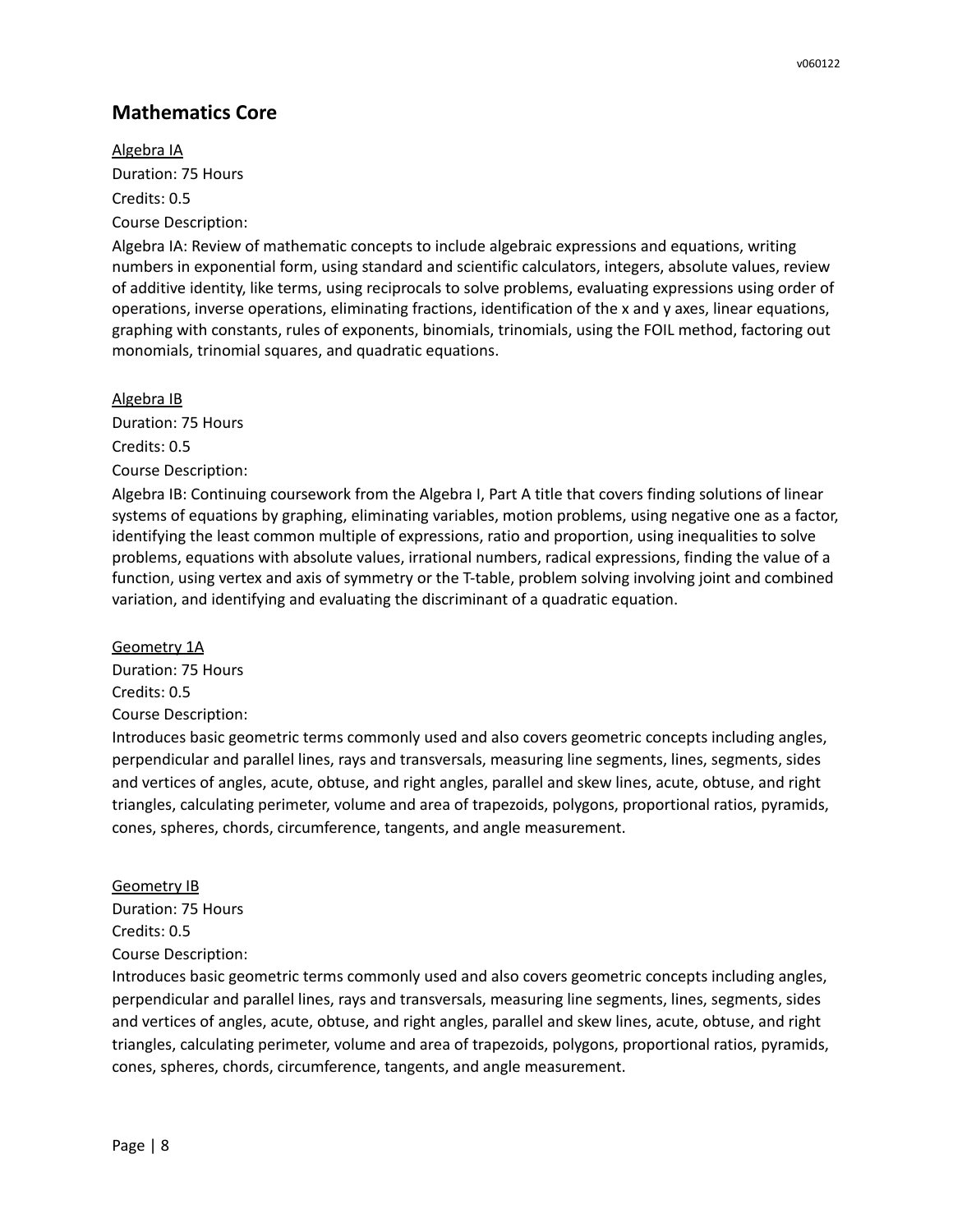#### Functional Approach to Algebra A

Duration: 75 Hours Credits: 0.5

Course Description:

This course is designed to provide varied approaches to solving real-world application problems. The curriculum focuses on identifying functional relationships including determining dependence, identifying and analyzing rate of change, making predictions from data, and using data to generalize and develop equations to predict trends. The primary focus is on developing linear functions and solving linear equations, linear inequalities, and linear systems. Developing quadratic functions and solving quadratic equations are covered and exponential functions are introduced.

## Functional Approach to Algebra B

Duration: 75 Hours Credits: 0.5

Course Description:

This course is a continuation of Functional Approach to Algebra A. Functional Approach to Algebra B provides students with more approaches to the real-world application of algebra. The continued focus of this course is on functional relationships and the various uses of a rate of change. This course moves on to writing and solving equations, linear models in two variables, linear inequalities, systems of equations and inequalities. Polynomials, their applications, and the factoring of polynomials are examined. Quadratics, their roots, factors, zeros, and solutions are introduced, followed by the quadratic formula, laws of exponents, exponential functions, and functions of inverse variation.

Algebra IIA Duration: 75 Hours Credits: 0.5 Course Description:

Continuing coursework from the Algebra I, Part B title that covers finding solutions of linear systems of equations by graphing, eliminating variables, motion problems, using negative one as a factor, identifying the least common multiple of expressions, ratio and proportion, using inequalities to solve problems, equations with absolute values, irrational numbers, radical expressions, finding the value of a function, using vertex and axis of symmetry or the T-table, problem solving involving joint and combined variation, and identifying and evaluating the discriminant of a quadratic equation.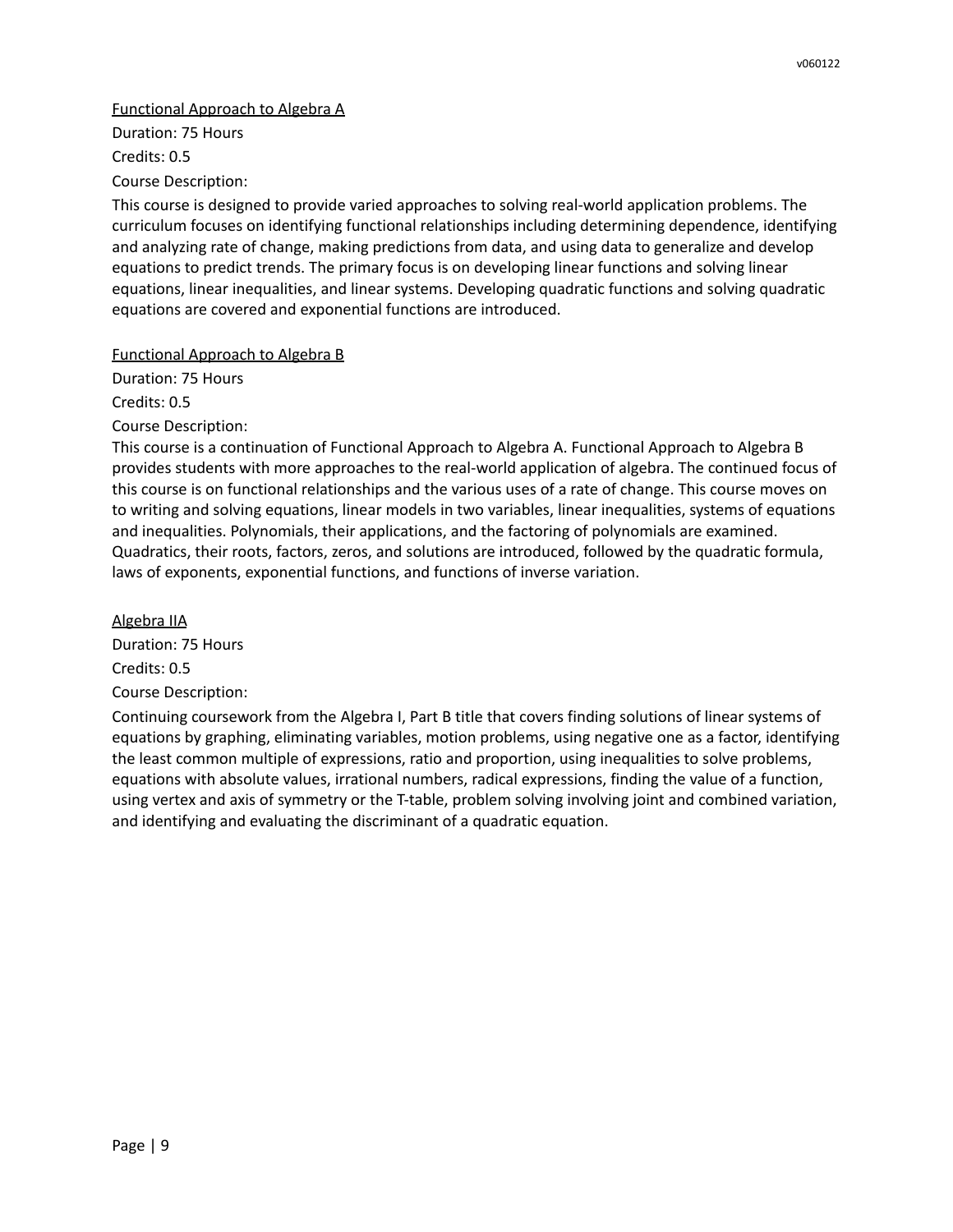Algebra IIB Duration: 75 Hours Credits: 0.5 Course Description:

Continuing coursework from the Algebra II, Part A which includes combining and multiplying real numbers, order of operations, connecting words and numbers through expressions, developing a plan to solve a problem, combining like terms, definition and examples of ordered pairs, grids, quadrants, abscissa, defining linear equations, graphing equation systems, three-variable equations, matrix multiplication, transformation, point and matrix transformations, polynomial types, zero as an exponent, finding higher variables, factoring numerators, and solving complex rationals.

College Algebra IA

Duration: 75 Hours Credits: 0.5

Course Description:

Continuing coursework from the Algebra II, Part B which includes Factoring Out Monomials, Difference of Squares, Factoring Trinomials, Rational Expressions, Complex Rationals, Negative Exponents, Rational Exponents, Factoring by Grouping, Methods of Factoring, Rational Operations, Binomial Theorem, Linear Equations, Slope of a Line, Slope-Intercept Equations, Fitting Equations to Data, Compound Inequalities, and Solving by Graphing.

College Algebra IB

Duration: 75 Hours Credits: 0.5

Course Description:

Continuing coursework from College Algebra, Part A which includes Graph Linear Functions, Parallel & Perpendicular, Absolute Value Equations, Quadratic Functions, Graphing Parabola, Relations and Functions, Relations and Functions in the Coordinate Plane, Identifying Linear Equations, The Coordinate Plane, The Pythagorean Theorem, Circles, Ellipses, Hyperbola, Geometry-Trigonometric Functions, Trigonometry-Reciprocal Functions, Logarithmic Functions, and Graphs of Exponential and Logarithmic Functions.

## **Trigonometry**

Duration: 75 Hours Credits: 0.5 Course Description:

Trigonometry covers geometry concepts review, angles, angle terminology, reference angles, definition of sine, cosine, and tangent, definition and value of secant, cosecant, and cotangent, calculating sides of right triangles, using trigonometry to solve real world problems, the Law of Sine and Cosines, symmetry identities, verifying trigonometric identities, sum and difference for sine, cosine, and tangent, using co function identities, graphing trigonometry functions, principal values, arc length, area of circular sectors, simple harmonic motion, and frequency.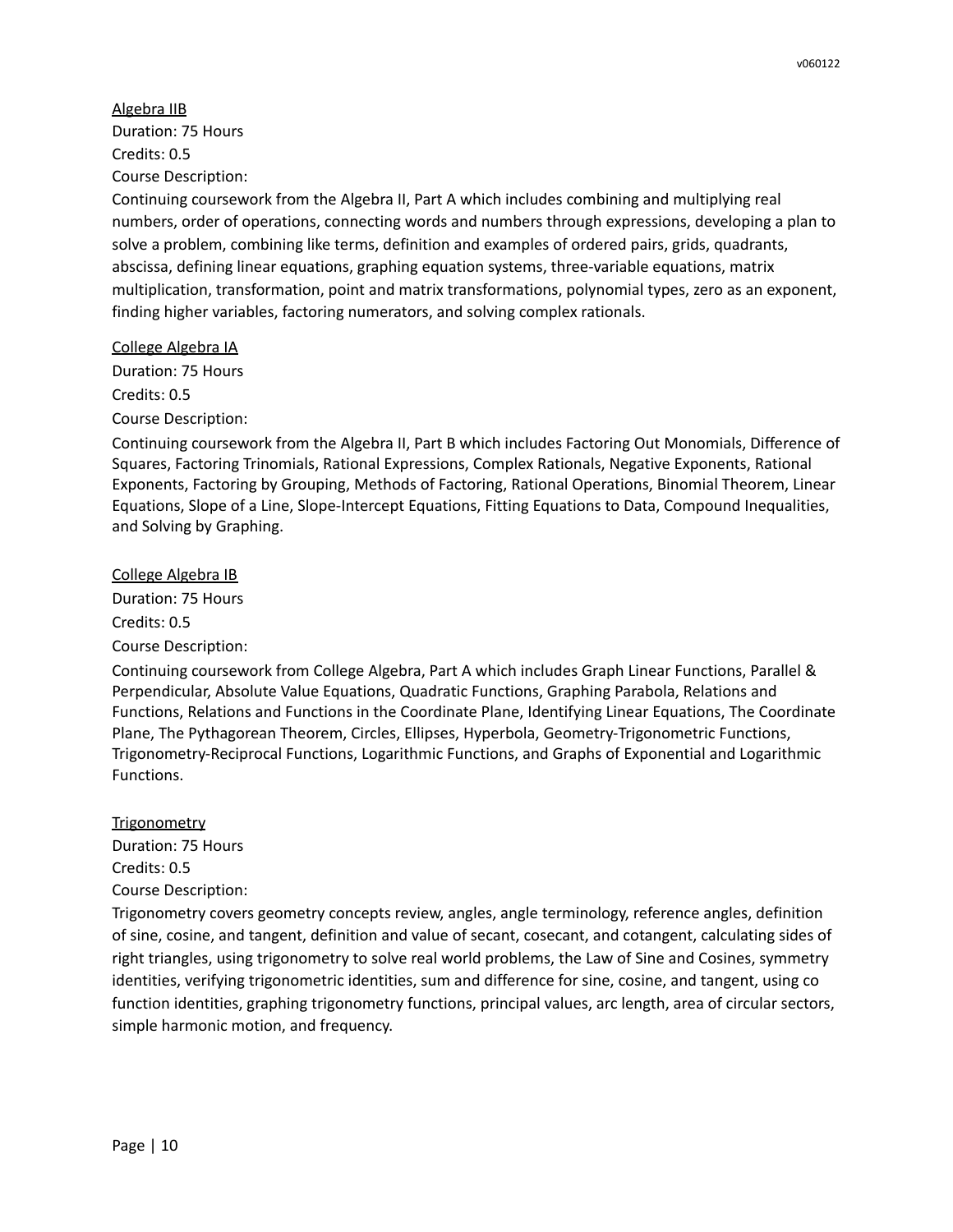Trigonometry Honors Duration: 75 Hours Credits: 0.5 Course Description:

Trigonometry covers geometry concepts review, angles, angle terminology, reference angles, definition of sine, cosine, and tangent, definition and value of secant, cosecant, and cotangent, calculating sides of right triangles, using trigonometry to solve real world problems, the Law of Sine and Cosines, symmetry identities, verifying trigonometric identities, sum and difference for sine, cosine, and tangent, using co function identities, graphing trigonometry functions, principal values, arc length, area of circular sectors, simple harmonic motion, and frequency. This honors course has an increased level of difficulty over standard courses.

Calculus 1A Duration: 75 Hours Credits: 0.5 Course Description:

Calculus IA is core math course which begins with a review of Algebra. This course covers calculating x-values and corresponding values, limits, notation, continuous functions, asymptotes, negative and positive infinities, graphing tangents, secants, and cosecants, derivatives, Leibniz notation, constant functions and derivatives, functions that are products, the derivative as a reciprocal of sine, acceleration as a derivative of velocity, maximum and minimum values of given functions at closed intervals, and using related rates to determine the volume of cones.

Calculus 1B Duration: 75 Hours Credits: 0.5 Course Description:

Calculus IB is a core math course which begins with a review of Algebra, This course covers continuing course work from Calculus IA, including in depth skills of derivatives and integrals and their applications, determining graphing data, and anti-derivatives with negative exponents. It will cover and expand other course concepts such as continuing functions, graphing tangents, secants, and cosecants. Many problems are atypical and require students to synthesize new solutions.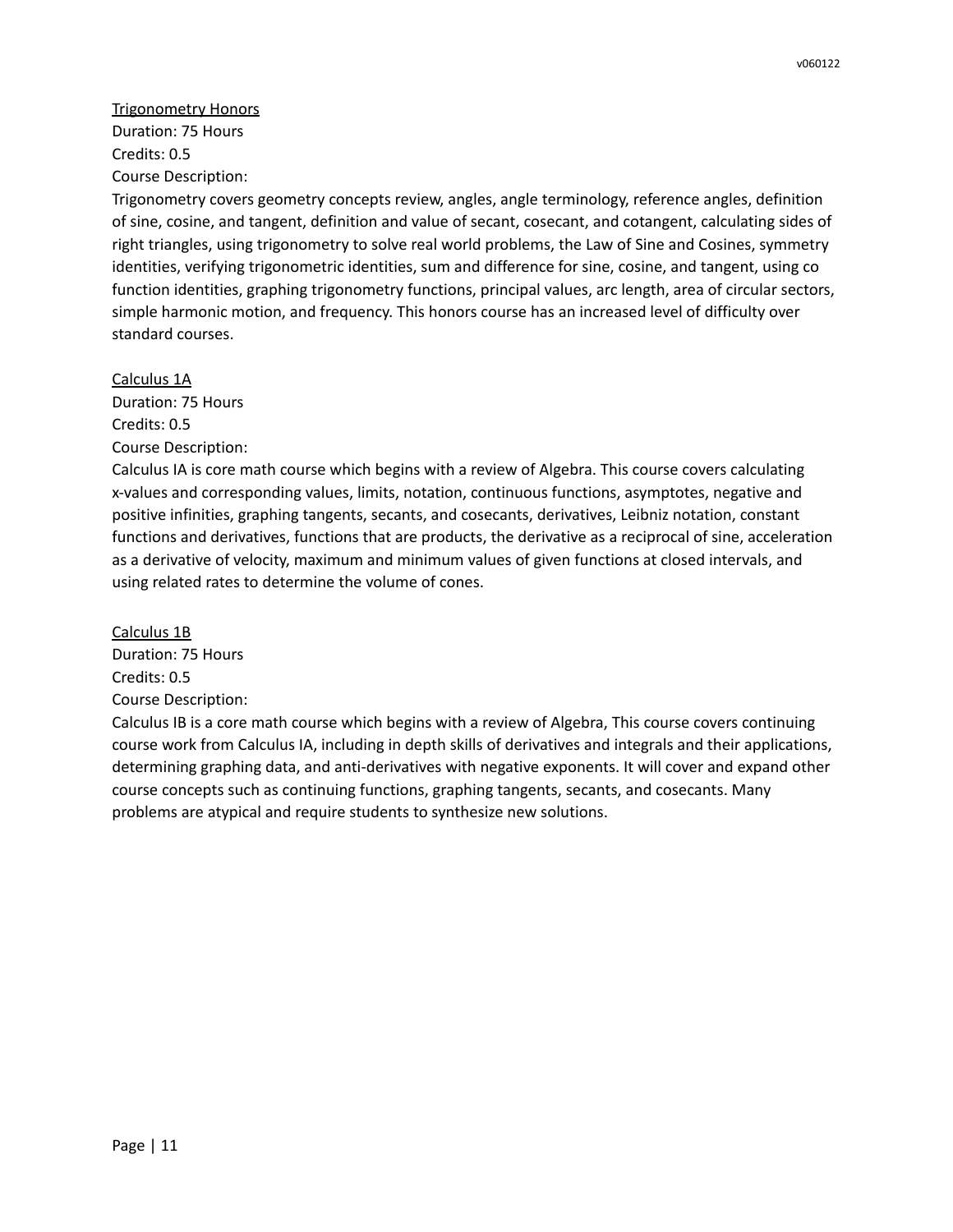## Consumer/Senior Math A

Duration: 75 Hours Credits: 0.5 Course Description:

Focuses on learning, reviewing and applying arithmetic skills utilized in post-secondary education, at home and in business. Students learn how to budget, spend, invest, and make every day financial decisions. Topics include budgeting, computing income and property taxes, investing in the stock market, finding interest rates, analyzing statistics, and balancing financial accounts. Course work includes Probability, Probability of Compound Events, Geometric Sequences, Analyzing Function Graphs, Solving Radical Equations, Linear Equations, Slope-Intercept Equations, Graphing Linear Inequalities, Surface Area and Volume of Spheres, Pyramids, Prisms, and Cones, Conditional Statements, Inductive Reasoning, and Deductive Reasoning.

Consumer/Senior Math B

Duration: 75 Hours Credits: 0.5 Course Description:

Focuses on learning, reviewing and applying arithmetic skills utilized in post-secondary education, at home and in business. Students learn how to budget, spend, invest, and make every day financial decisions. Topics include budgeting, computing income and property taxes, investing in the stock market, finding interest rates, analyzing statistics, and balancing financial accounts. Course work includes Probability, Probability of Compound Events, Geometric Sequences, Analyzing Function Graphs, Solving Radical Equations, Linear Equations, Slope-Intercept Equations, Graphing Linear Inequalities, Surface Area and Volume of Spheres, Pyramids, Prisms, and Cones, Conditional Statements, Inductive Reasoning, and Deductive Reasoning.

# **Mathematics Elective**

Math Fundamentals IA Duration: 75 Hours Credits: 0.5 Course Description: Elective

Math Fundamentals I A covers the basic foundations of mathematical concepts which include working the fundamental operations involving whole numbers and fractions, decimals and percents, ratio and proportion, interpretation of graphs, metric and nonmetric geometry, combinations and permutations and introduction to algebra.

Math Fundamentals IB

Duration: 75 Hours

Credits: 0.5

Course Description: Elective

Math Fundamentals I B covers the intermediate foundations of mathematical concepts which include fundamental operations involving algebraic expressions, first degree equations and inequalities in one unknown, functions and graph and systems of equations.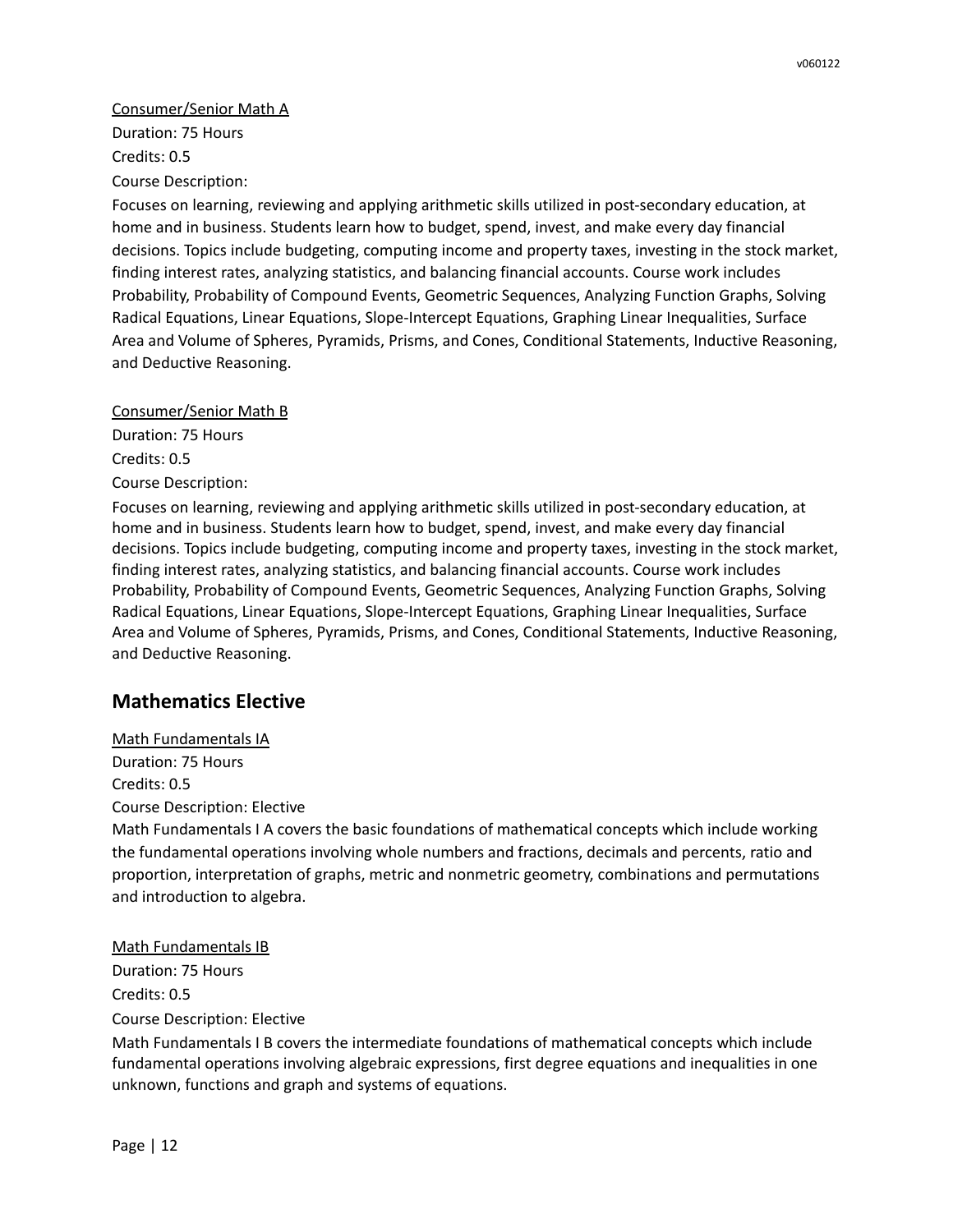Pre-Algebra A Duration: 75 Hours Credits: 0.5 Course Description: Elective

Pre-Algebra A covers number notation, the multiplicative property of zero, operational symbols, inverse operations of multiplication and division, rules for solving equations by adding and subtracting integers, factors and exponents, fractions, graphing on the coordinate plane, slope and intercept, decimals and percent, statistics, scatter plots, the counting principle, definitions of basic geometric terms, circles, area, volume, sine and cosine ratios, and the Pythagorean Theorem.

Pre-Algebra B Duration: 75 Hours Credits: 0.5 Course Description: Elective

Pre-Algebra B is a review of mathematical concepts covered in Pre Algebra A and includes expressions and equations, equations with integers, solving inequalities, graphing, statistics and graphing, probability, algebra with geometry, polygons and circles, area and volume and special triangles.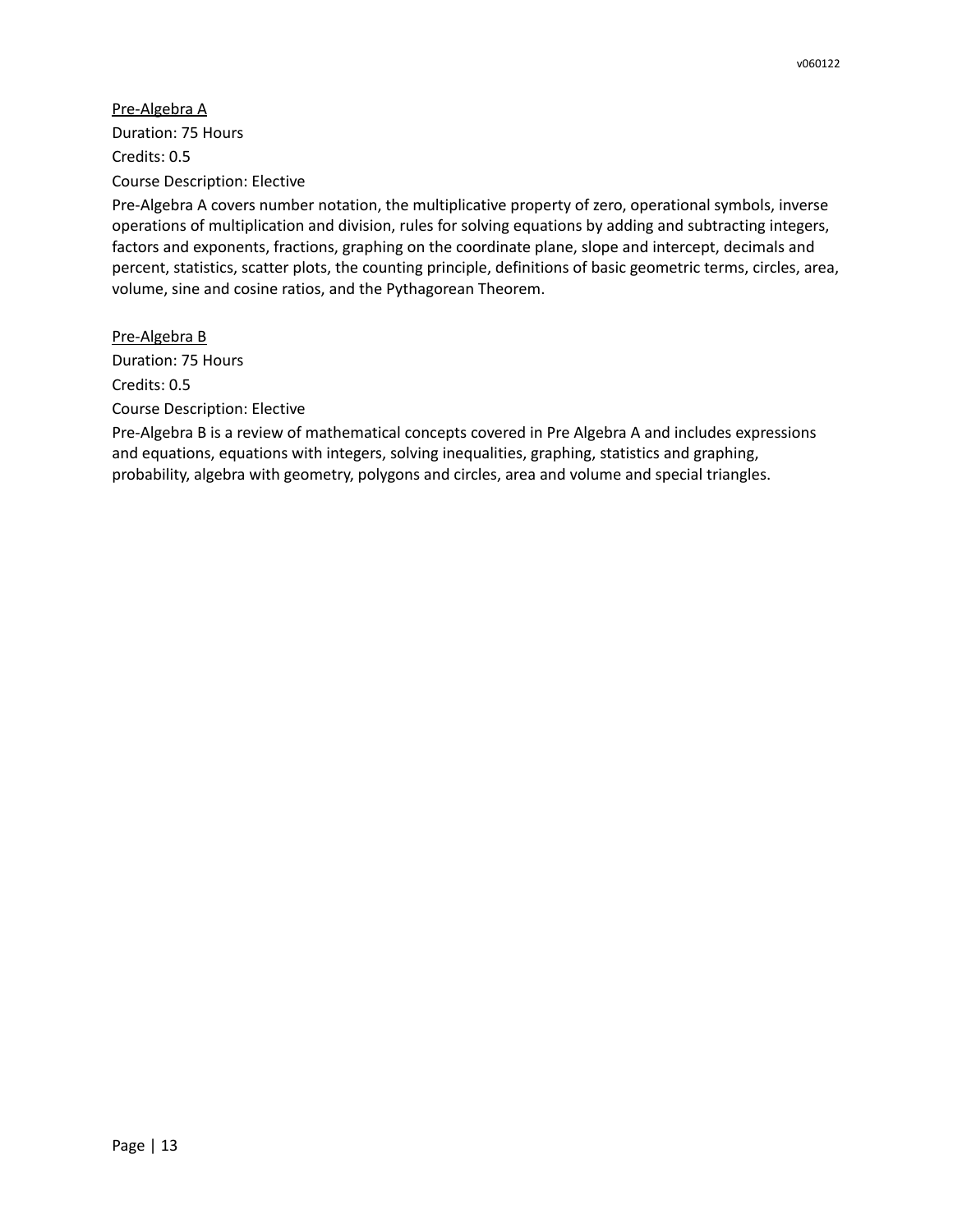# **Science**

Biology A Duration: 75 Hours Credits: 0.5 Course Description:

This is the first half of comprehensive Biology. It covers all aspects of the core high school science course including biological processes and principles. The objectives addressed are those that are tested on national and state achievement tests. Comprehensive Biology lessons are designed to move the student beyond the level of basic knowledge into critical thinking and learning activities. 910L

Biology A Honors Honors Duration: 75 Hours Credits: 0.5 Course Description:

This is the first half of comprehensive Honors Biology. It covers all aspects of the core high school science course including a rigorous emphasis on biological processes and principles. The objectives addressed are those that are tested on national and state achievement tests. Comprehensive Biology lessons are designed to move the student beyond the level of basic knowledge into critical thinking and learning activities. This is an honors course and requires higher test scores to demonstrate mastery of the lessons. A Science Project will be required to be completed by the student as part of the course requirements of this class.

910L

## Biology B

Duration: 75 Hours Credits: 0.5

Course Description:

This is the second half of comprehensive Biology. It covers all aspects of the core high school science course including biological processes and principles. The objectives addressed are those that are tested on national and state achievement tests. Comprehensive Biology lessons are designed to move the student beyond the level of basic knowledge into critical thinking and learning activities.

#### Biology B Honors

Duration: 75 Hours Credits: 0.5 Course Description:

This is the second half of comprehensive Honors Biology. It covers all aspects of the core high school science course. The objectives addressed are those that are tested on national and state achievement tests. Comprehensive Biology lessons are designed to move the student beyond the level of basic knowledge into critical thinking and learning activities. This is an honors course and requires higher test scores to demonstrate mastery of the lessons. A Science Project will be required to be completed by the student as part of the course requirements of this class. 910L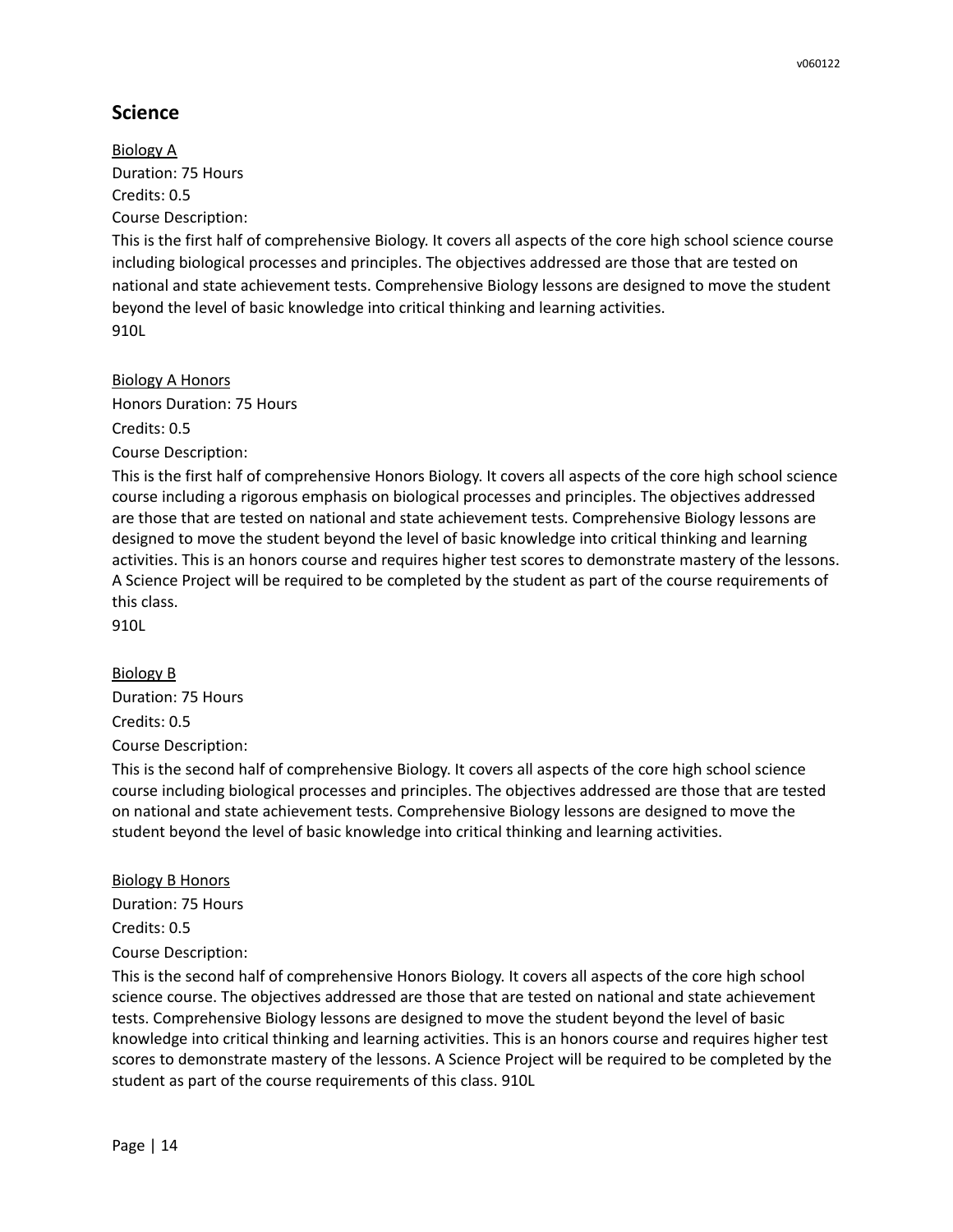## Earth and Space Science A

Duration: 75 Hours Credits: 0.5

Course Description:

This is the first half of Earth and Space Science. Topic areas include an introduction to earth and space themes, comparison and uses of pie charts, review of the elements and their properties, observations of events and phenomena in the universe, sunspots, the solar system, satellites, earthquakes, the cycles of the moon, balloons, airplanes, development of rockets, the Apollo missions, characteristics of different atmospheric layers, cloud cover, weather terms and cycles, high and low pressure, types of fronts, climatology, oceanography, underground water, topography, weathering and erosion, dinosaurs, and natural resources.

970L

Earth and Space Science A Honors

Duration: 75 Hours

Credits: 0.5

Course Description:

This is the first half of Honors Earth and Space Science. Topic areas include an introduction to earth and space themes, comparison and uses of pie charts, review of the elements and their properties, observations of events and phenomena in the universe, sunspots, the solar system, satellites, earthquakes, the cycles of the moon, balloons, airplanes, development of rockets, the Apollo missions, characteristics of different atmospheric layers, cloud cover, weather terms and cycles, high and low pressure, types of fronts, climatology, oceanography, underground water, topography, weathering and erosion, dinosaurs, and natural resources. This is an honors course and requires higher test scores to demonstrate mastery of the lessons. A Science Project will be required to be completed by the student as part of the course requirements of this class.

970L

Earth and Space Science B

Duration: 75 Hours Credits: 0.5

Course Description:

This is the first half of Earth and Space Science. Topic areas include an introduction to earth and space themes, comparison and uses of pie charts, review of the elements and their properties, observations of events and phenomena in the universe, sunspots, the solar system, satellites, earthquakes, the cycles of the moon, balloons, airplanes, development of rockets, the Apollo missions, characteristics of different atmospheric layers, cloud cover, weather terms and cycles, high and low pressure, types of fronts, climatology, oceanography, underground water, topography, weathering and erosion, dinosaurs, and natural resources.

970L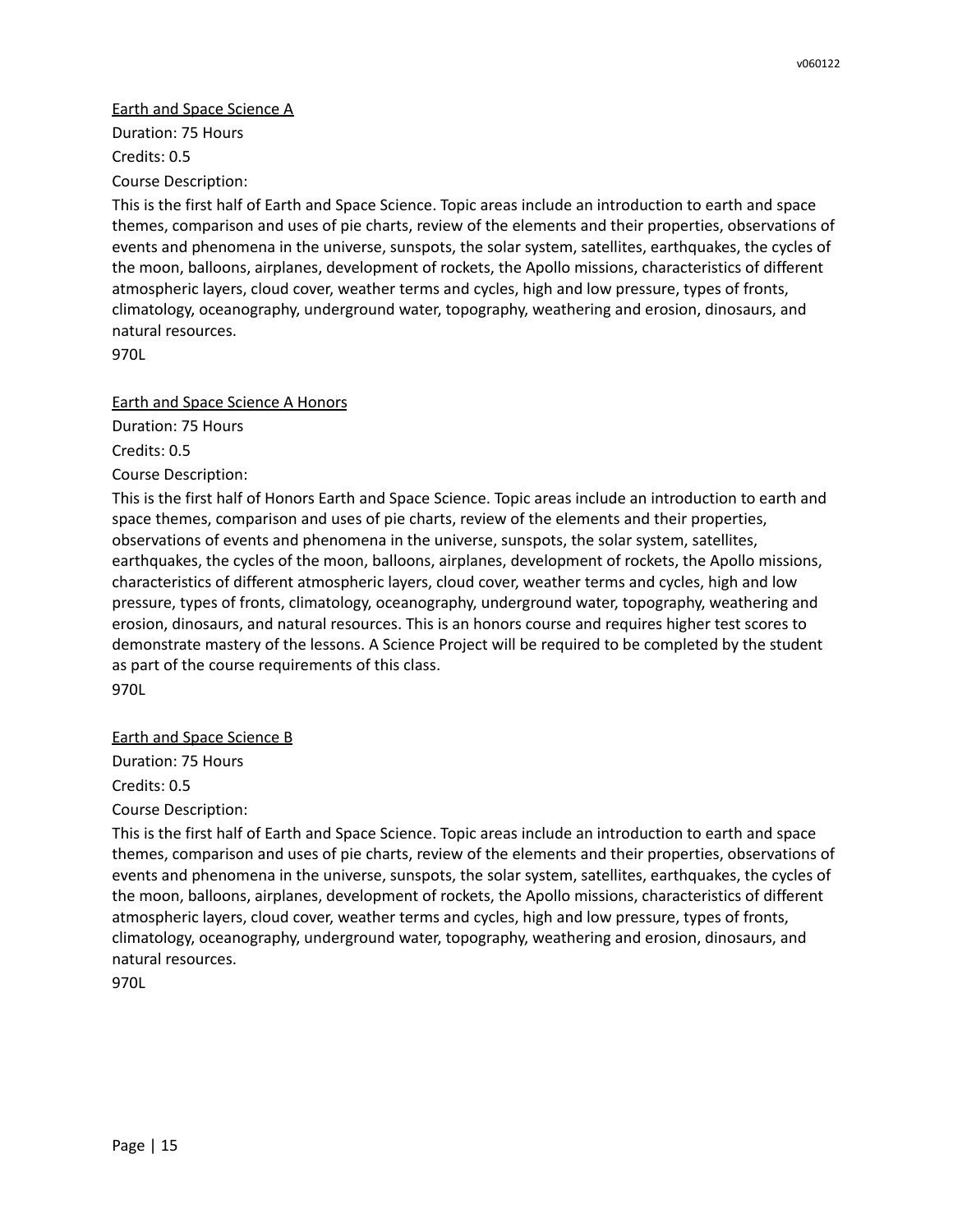#### Earth and Space Science B Honors

Duration: 75 Hours Credits: 0.5

Course Description:

This is the second half of Honors Earth and Space Science. Topic areas include an introduction to earth and space themes, comparison and uses of pie charts, review of the elements and their properties, observations of events and phenomena in the universe, sunspots, the solar system, satellites, earthquakes, the cycles of the moon, balloons, airplanes, development of rockets, the Apollo missions, characteristics of different atmospheric layers, cloud cover, weather terms and cycles, high and low pressure, types of fronts, climatology, oceanography, underground water, topography, weathering and erosion, dinosaurs, and natural resources. This is an honors course and requires higher test scores to demonstrate mastery of the lessons. A Science Project will be required to be completed by the student as part of the course requirements of this class. 970L

Physical Science A

Duration: 75 Hours Credits: 0.5 Course Description:

Physical Science offers several distinctive components: an in depth examination of the biological functions of vision and sound in relation to physical laws, the impact of scientific discoveries on technology and society, and an overview of natural hazards, including the environment. The Physical Science course covers the fundamentals of chemistry, matter, energy, and various scientific fields. The lessons are designed to move the student beyond the level of basic knowledge and start training their minds in critical thinking.

Physical Science A Honors

Duration: 75 Hours

Credits: 0.5

Course Description:

Physical Science offers several distinctive components: an in depth examination of the biological functions of vision and sound in relation to physical laws, the impact of scientific discoveries on technology and society, and an overview of natural hazards, including the environment. The Physical Science course covers the fundamentals of chemistry, matter, energy, and various scientific fields. The lessons are designed to move the student beyond the level of basic knowledge and start training their minds in critical thinking. This is an honors course and requires higher test scores to demonstrate mastery of the lessons. A Science Project will be required to be completed by the student as part of the course requirements of this class.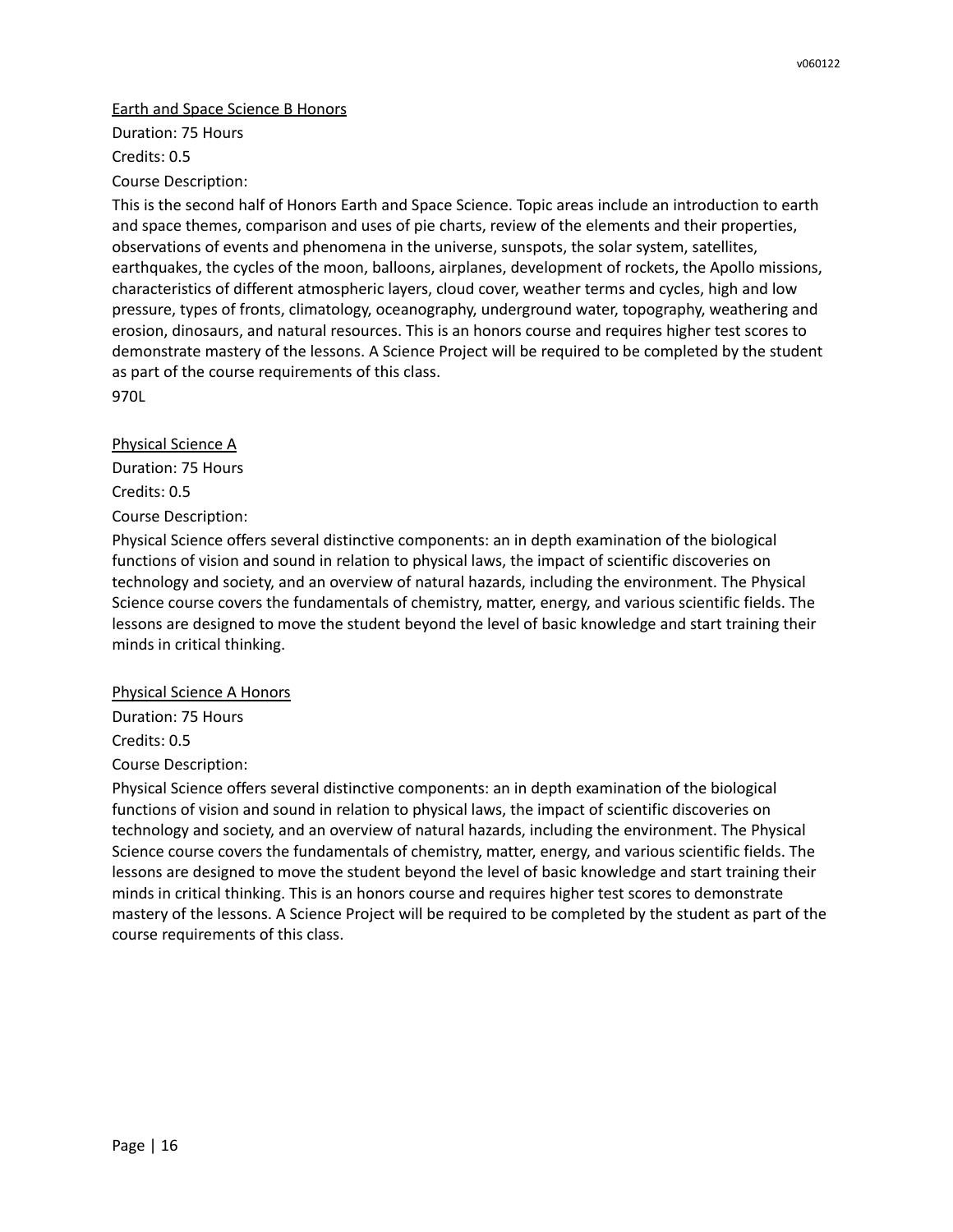Physical Science B Duration: 75 Hours Credits: 0.5 Course Description:

Physical Science B is a continuation of Physical Science A but it focuses more on critical thinking and labs. The Physical Science B course continues to cover the fundamentals of chemistry, matter, energy, and various scientific fields. The lessons and labs are designed to move the student beyond the level of basic knowledge into training their minds in critical thinking and discovery through learning activities.

#### Physical Science B Honors

Duration: 75 Hours Credits: 0.5 Course Description:

Physical Science B is a continuation of Physical Science A but it focuses more on critical thinking and labs. The Physical Science B course continues to cover the fundamentals of chemistry, matter, energy, and various scientific fields. The lessons and labs are designed to move the student beyond the level of basic knowledge into training their minds in critical thinking and discovery through learning activities. This is an honors course and requires higher test scores to demonstrate mastery of the lessons. A Science Project will be required to be completed by the student as part of the course requirements of this class.

**Physics** Duration: 75 Hours Credits: 0.5 Course Description:

Physics emphasizes concept development and how these concepts apply to the students' experiences and the world around them. Topics of physics include introduction to physics and physics vocabulary, motion (straight, two-dimension, projectile), acceleration, gravity, momentum, gas laws, and circuits (series, parallel, and combined).

Physics Honors Duration: 75 Hours Credits: 0.5 Course Description:

Physics emphasizes concept development and how these concepts apply to the students' experiences and the world around them. Topics of physics include introduction to physics and physics vocabulary, motion (straight, two-dimension, projectile), acceleration, gravity, momentum, gas laws, and circuits (series, parallel, and combined). This is an honors course and requires higher test scores to demonstrate mastery of the lessons. A Science Project will be required to be completed by the student as part of the course requirements of this class.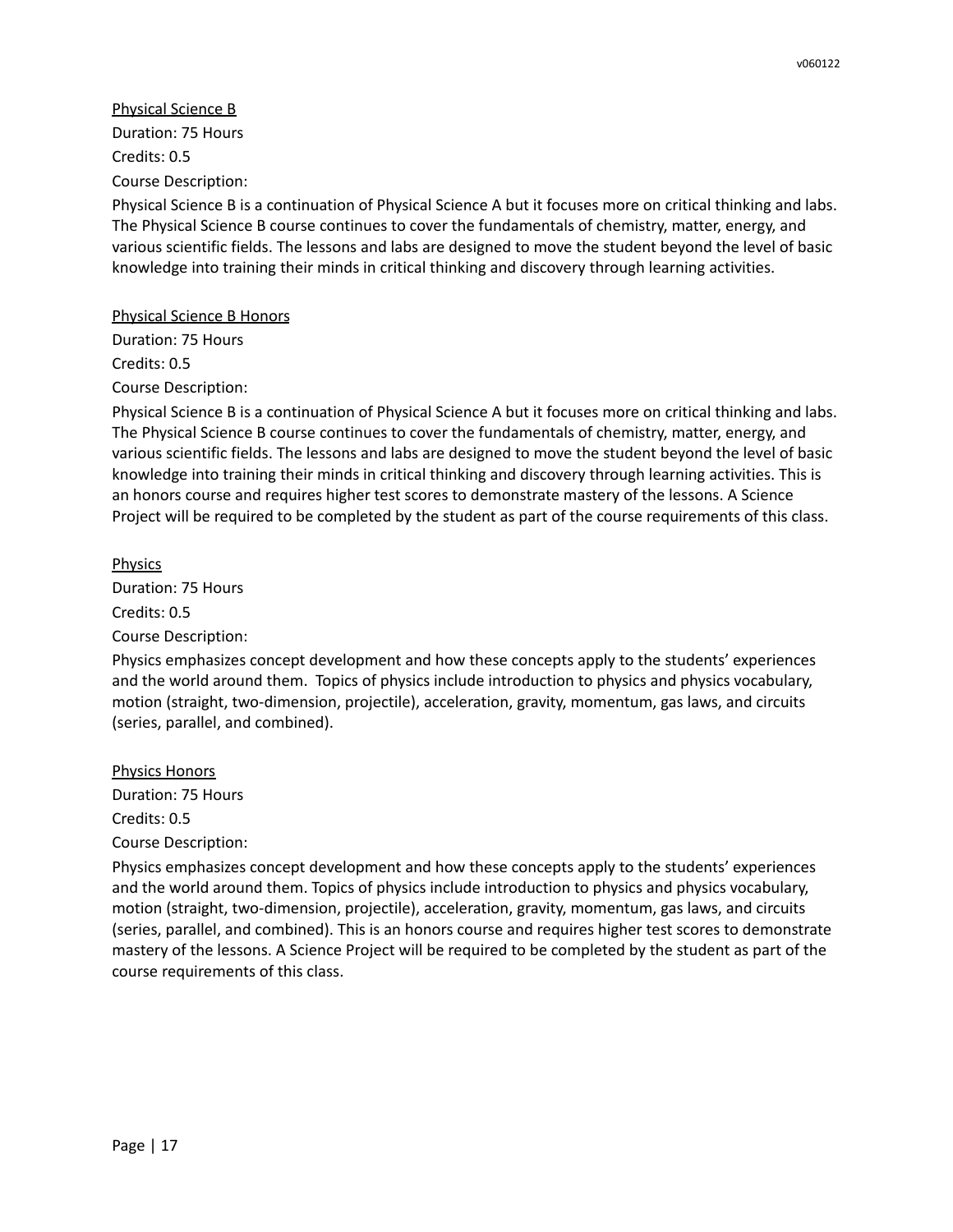# **Social Studies Core**

#### AZ American History Geo A

Duration: 75 Hours Credits: 0.5

Course Description:

The story of America is written in the rich history of the accomplishments of its people. America represents a multitude of cultures that together form a unified nation that has prospered for over two hundred years. This course is designed to bring the history of America to life by connecting the events of the past to today's world. Students will examine history by using the themes of culture, economics, geography, global connections, government, science/technology, and sociology/anthropology. 1060L

#### AZ American History Geo B

Duration: 75 Hours

Credits: 0.5

Course Description:

America represents a multitude of cultures that together form a unified nation that has prospered for over two hundred years. This course is designed to bring the history of America to life by connecting the events of the past to today's world. Students will examine history by using the themes of culture, economics, geography, global connections, government, science and technology, and sociology and anthropology. U.S. History II is a second semester course that continues to show how events of the past are connected to today's world. Beginning with post World War I, this course examines significant events such as the Great Depression, World War II, the Civil Rights Movement, and the 2008 presidential election. Students will be guided through twentieth and twenty-first century events that have shaped our nation's society.

1040L

#### Economics

Duration: 75 Hours Credits: 0.5

Course Description:

High school level course that covers the definition of economics, microeconomics, producers and consumers, capitalism, socialism, communism, the world's economy from 1500 to present day, colonization, balance of trade, the Great Depression, the U.S. economy from 1600 to present day, economic causes of the Revolutionary War, railroads, corporations, monopolies, labor unions, the New Deal, recession, inflation, classical theorists, the American microeconomic system, applied economics, social programs, challenges of the global economy, welfare reform debate, and the budget deficit. 1120L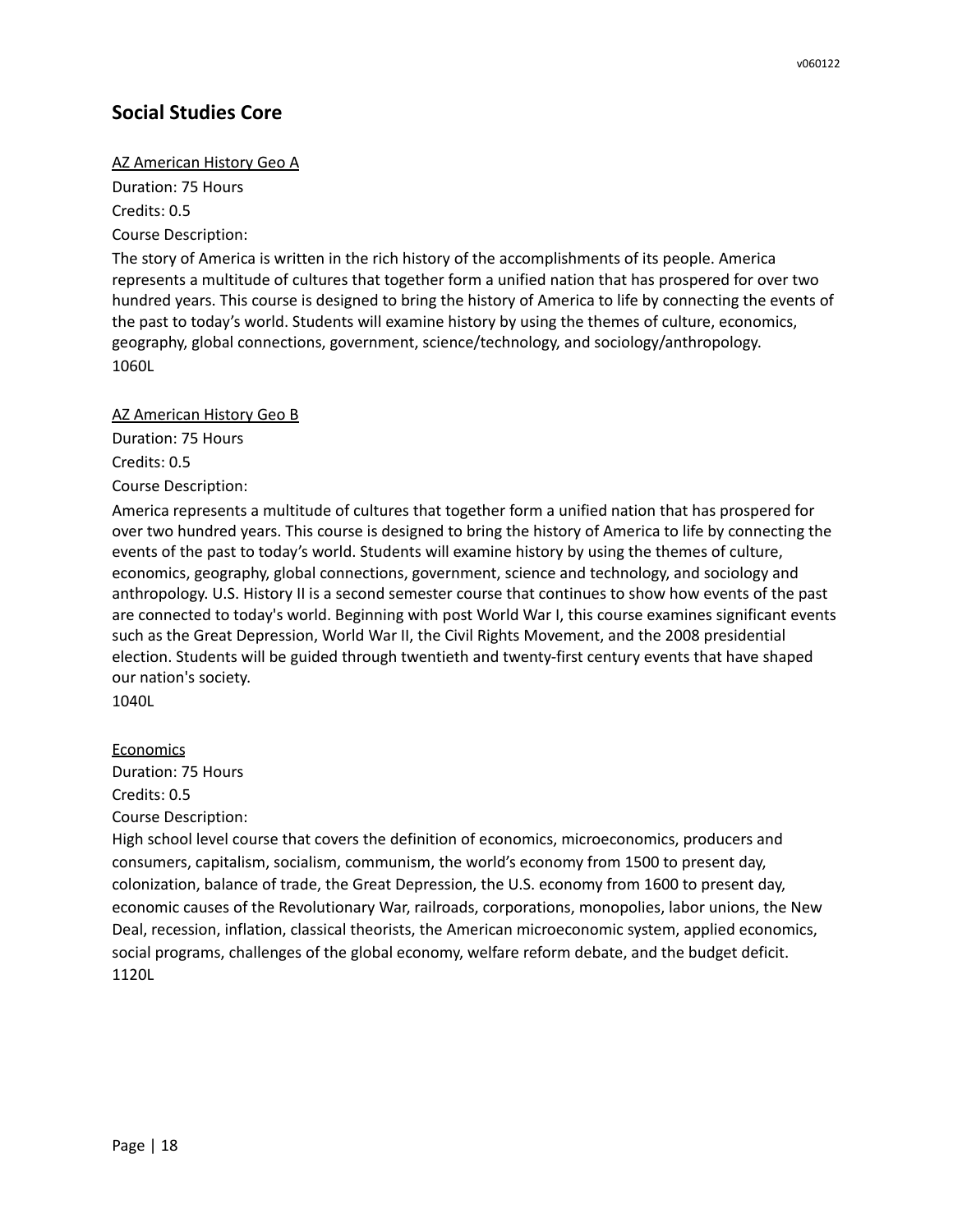**Government** Duration: 75 Hours Credits: 0.5 Course Description:

This high school level course contains the topic areas of government functions, population, territory, sovereignty, the origin of government, the English Bill of Rights, the founding of the original thirteen colonies, the Proclamation of 1763, the First Continental Congress, the Articles of Confederation, the origin and principles of the Constitution, the Bill of Rights, executive, legislative, and judicial powers, the Magna Carta, taxes, the U.S. Senate, impeachment, how a bill becomes a law, the U.S. House of Representatives, elections, the President, the Presidential Cabinet, executive agencies, fiscal and monetary policy, and elections.

1140L

#### World History Geo A

Duration: 75 Hours Credits: 0.5 Course Description:

World History Geo A: Includes an overview of history, artifacts, Ice ages, Ancient Egypt, the Hanging Gardens of Babylon, the Ten Commandments, Greek civilization, Alexander the Great, philosophers, the Roman Empire, Julius Caesar's rise and fall, Roman gods, the development of commerce, the Irish and Anglo–Saxons, Vikings, the Crusades, feudalism, Henry I, Edward III, Joan of Arc, Isabella and Ferdinand, Africa, the Americas, North American civilizations, the Renaissance, the Reformation, the American Revolution, the Boston Tea Party, the First Continental Congress, the Constitution, and post–Napoleonic France. 920L

#### World History Geo B

Duration: 75 Hours Credits: 0.5 Course Description:

World History Geo B: Covers China, Japan, isolationism, Asia, Charles Townshend, the transcontinental railroad, socialism, science in the 1800s, pioneers in medicine, Romanticism, Impressionism, the Romanov Dynasty, Moscow, Catherine the Great, Latin America, Spanish colonization, Queen Victoria, the U.S. in the 1800s, German Unification, the Age of Imperialism, European influence in Africa, Indian resistance to British rule, the rise of nationalism, Allied forces, World War II, League of Nations, decline of trade, increase of women's rights, the Russian Revolution, Vladimir Lenin, tensions between the Soviet Union and the United States, the Berlin Wall, Vietnam, fighting in Cambodia, western Europe, NATO, the United Nations, and eastern Europe. 1040L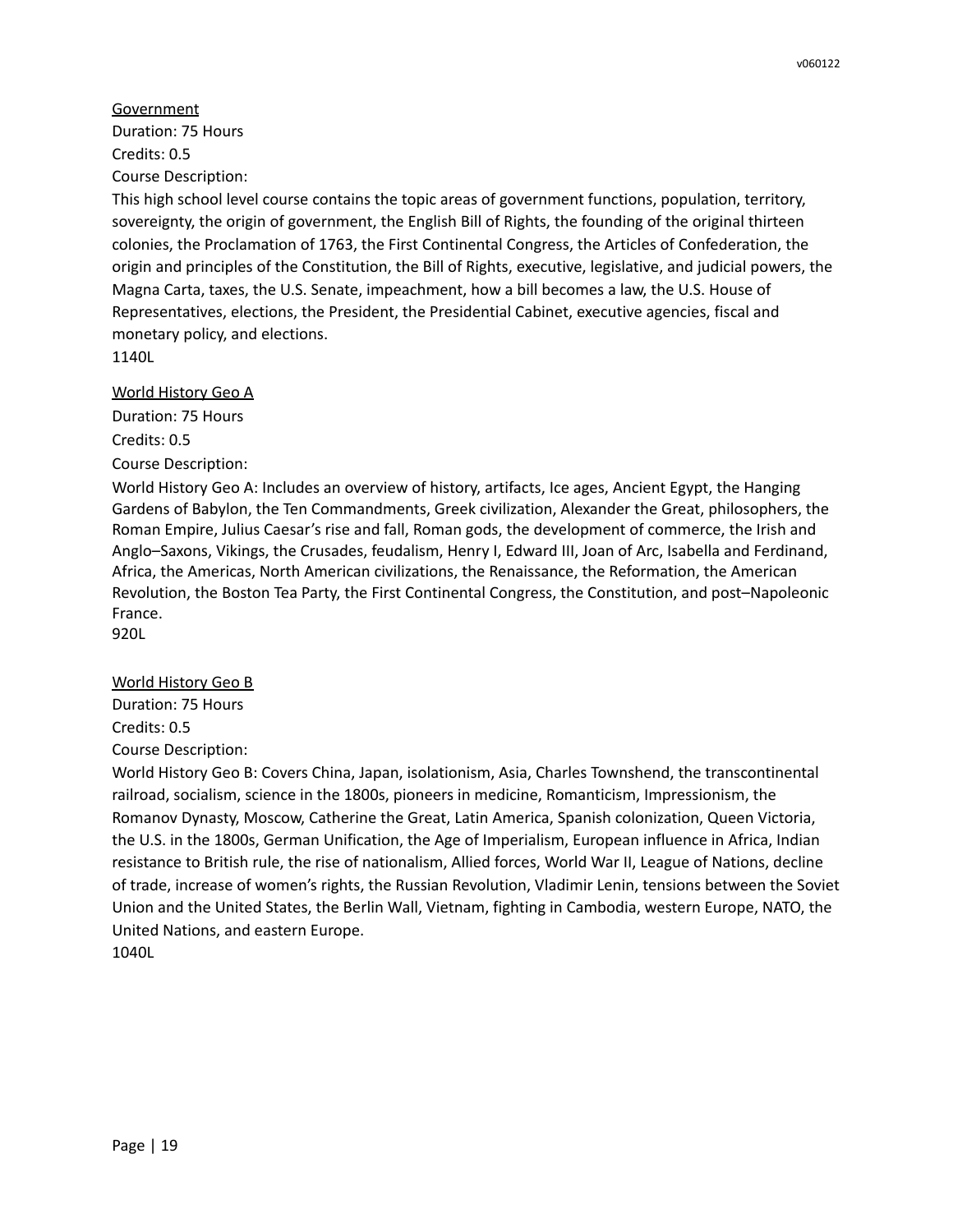# **Social Studies Electives**

Civics Duration: 75 Hours Credits: 0.5 Course Description: Elective

Civics is the study of citizenship and government. This course provides students with a basic understanding of civic life, politics, and government, and a short history of government's foundation and development in this country.

Anthropology Duration: 75 Hours Credits: 0.5

Course Description: Elective

Anthropology presents students with an introduction to the four main disciplines of studying human origins and development: physical anthropology, linguistic anthropology, archeology, and ethnography. The course will emphasize cultural anthropology. Topics of study include traditional societies (their religion, art, music, family and kinship systems), the development of early civilizations, and the dynamics of social change.

## Psychology

Duration: 75 Hours Credits: 0.5

Course Description: Elective

This course covers key content areas, which make up the modern science of psychology. Students will investigate why human beings think and act the way they do. Content areas include research methods, learning, sensation and perception, human development, abnormal, personality and social psychology. Other topics studied are drug and alcohol abuse, treatment of psychological disorders, and coping with stress.

Sociology

Duration: 75 Hours Credits: 0.5 Course Description: Elective

This course emphasizes how the groups, or social structures, that we belong to influence the way we think, feel, and act. The course content looks at groups rather than individuals, and how those groups, whether they be gender, race, or religion, fit into society. Major themes include family, civilizations, education, religion, deviance and social control, inequalities of gender and age, family and marriage, and issues such as crime, punishment, and social justice.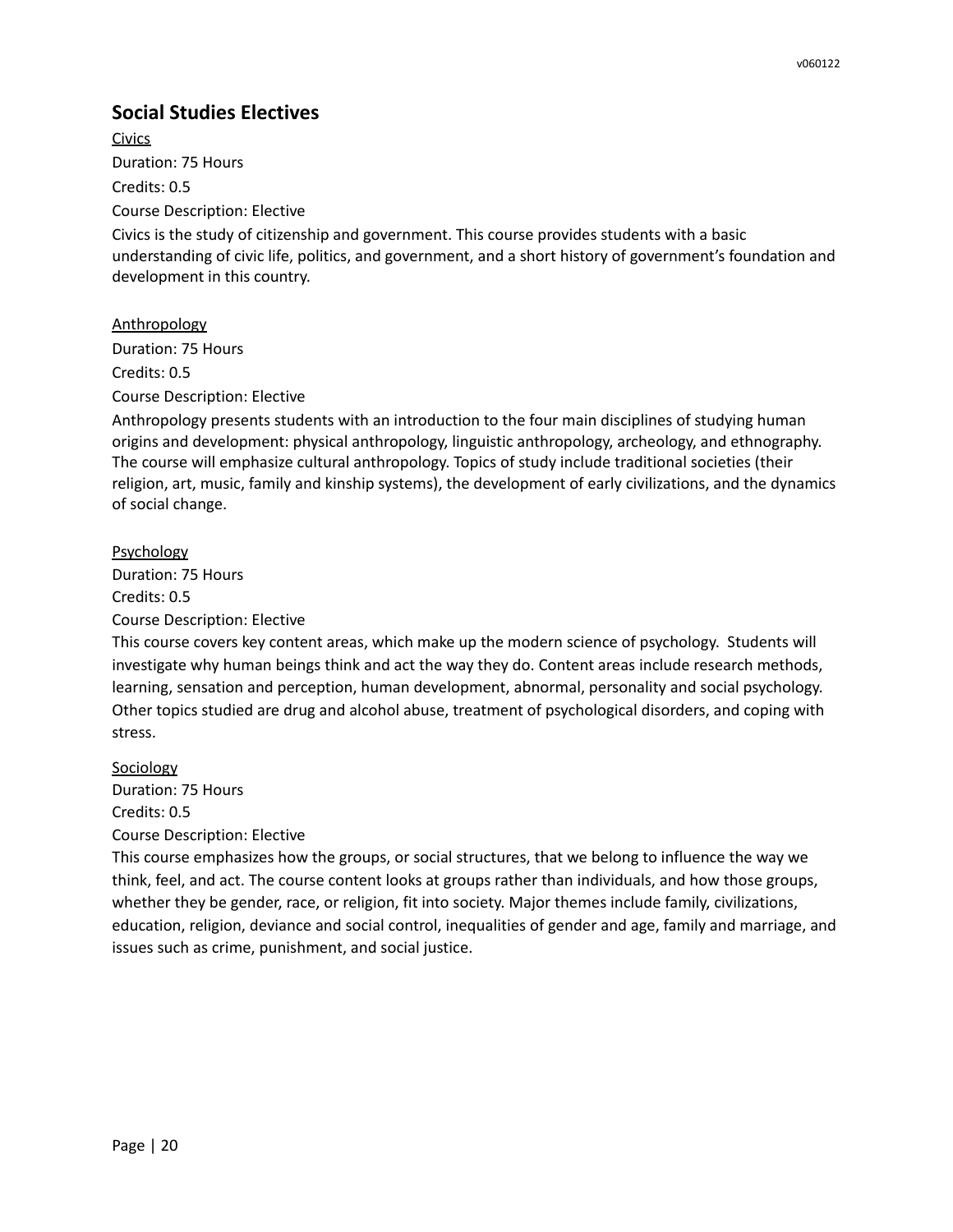# **Career and Technology Education/Fine Arts**

Art Appreciation S1 Duration: 75 Hours Credits: 0.5 Course Description: CTE/Fine Arts Elective Art Appreciation S1 is a survey of the visual arts of painting, sculpture, architecture, and the principles of design. The course will enable students to develop an understanding of how an artist has the power to inspire and inform the viewer by making a personal, social, political, or religious statement. Students will also explore the history and art of both past and present world cultures. 1070L

#### Art Appreciation S2

Duration: 75 Hours

Credits: 0.5

Course Description: CTE/Fine Arts Elective

Art Appreciation S2 provides the opportunity for a deeper exploration of the visual arts of painting, sculpture, architecture, and design. The course will enable students to expand their understanding of how an artist has the power to inspire and inform the viewer by making a personal, social, political, or religious statement. Students will explore the impact art played in shaping history and current culture. 1070L

Career Exploration Duration: 75 Hours Credits: 0.5 Course Description: CTE

The choice of a career is an integral aspect of the personal and social development of an individual, and being prepared for a job search increases the chances of success. The A+LS™ Career Exploration course prepares students to deal with the various aspects of the job search, such as resume writing, job interviewing, thank you letters, and prospective job offers. 1090L

Cinema Duration: 75 Hours Credits: 0.5

#### Course Description: CTE/Fine Arts Elective

Watch and summarize the plot of three approved Academy Awarded Movies (Oscar for Best film or Actors). Students will watch all three movies and will write an essay about each. For the final exam students will compare and contrast all three movies by writing an essay explaining what similar traits made all three Award winning movies, and contrast the different methods used to achieve the same goals of making an Academy Award winning film.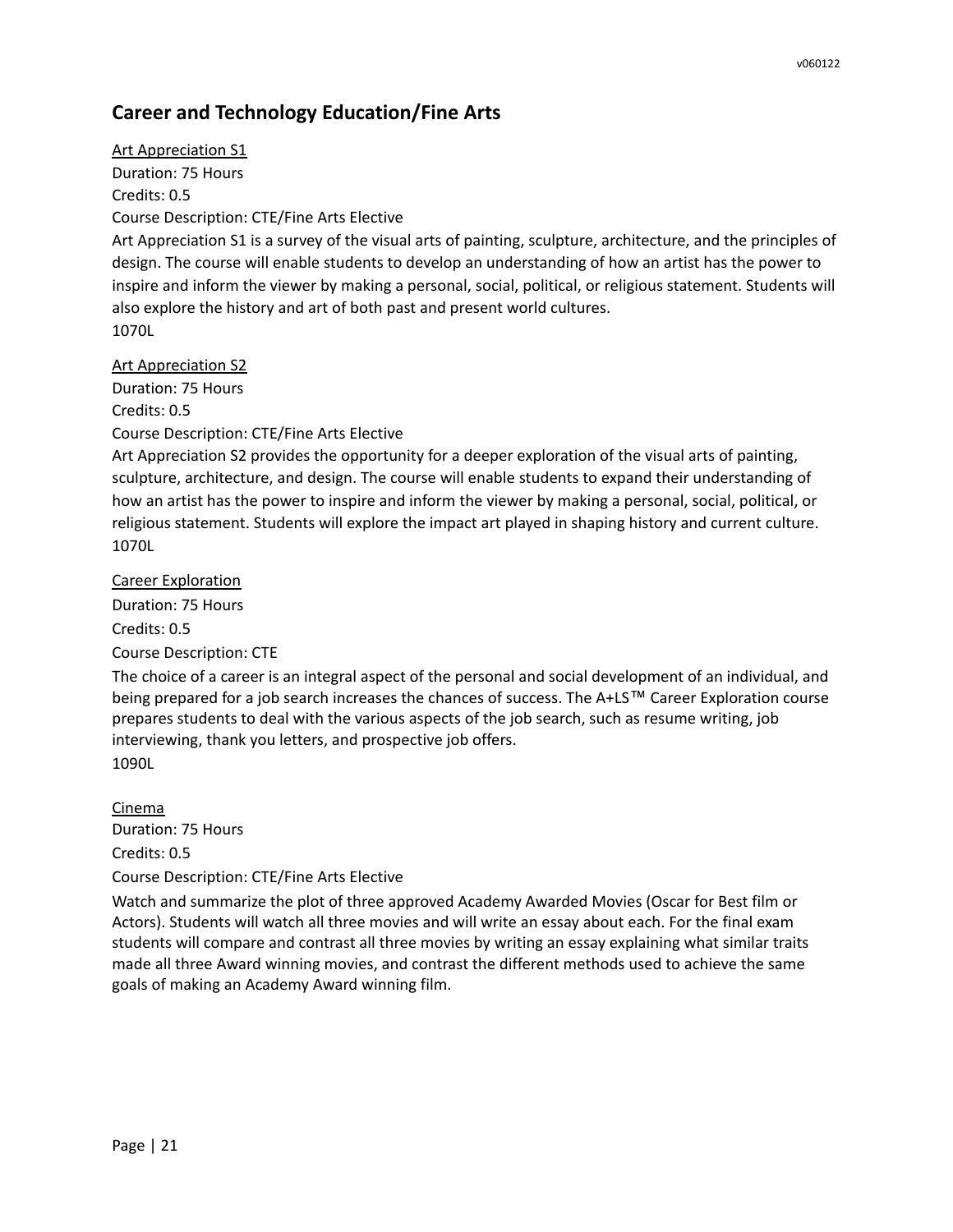**Drawing** Duration: 75 Hours Credits: 0.5 Course Description: CTE/Fine Arts Elective Drawing students, through self-directed investigations, develop themes to produce an original body of artwork. The students analyze and interpret art history and culture, develop a personal portfolio, analyze a wide range of artwork, and work toward mastery of drawing media.

## Work Study

## Credits: 0.5 – 1.0

## Course Description: CTE/Fine Arts Elective

Students can earn credit by working on a job site and learning through experience. A student must have taken or currently be enrolled in Career Essentials to be eligible for work experience credit. Written assignments and job evaluations must be completed. Students may earn a .5 credit by completing 75 hours in an 18-week period. Students may earn a full credit by continuing their work experience and completing 150 hours in a 36-week period. Course is limited to Juniors and Seniors and can be repeated for a maximum of 2.0 credits.

## Service Learning

## Credits: 0.5 – 1.0

## Course Description: CTE/Fine Arts Elective

Students can earn credit by volunteering for a non-profit organization and learning through experience. A student must have taken or currently be enrolled in Career Essentials to be eligible for service learning credit. Written assignments and performance evaluations must be completed. Students may earn a .5 credit by completing 75 hours in an 18-week period. Students may earn a full credit by continuing their service learning and completing 150 hours in a 36-week period. Course is limited to Juniors and Seniors and can be repeated for a maximum of 2.0 credits.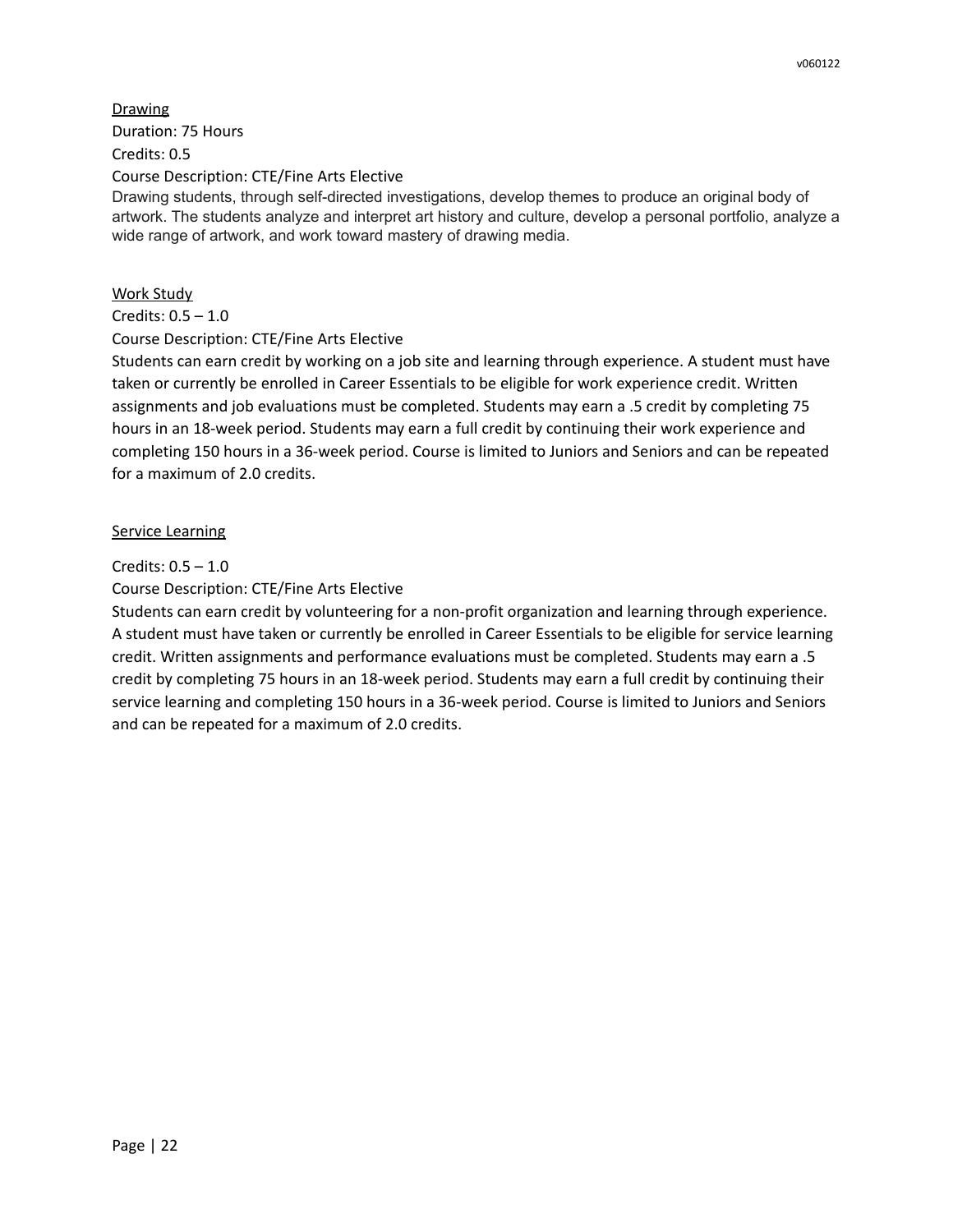# **Career Technical Education (Workshop CTE)**

You must attend a workshop location for these classes. Please contact the school for availability, schedules and class start dates.

Introduction to Auto Technology 1 Duration: 75 Hours Credits: 0.5 Course Description: CTE/Fine Arts Elective Students will learn about all aspects of automotive technology. In this course students will understand about the overall vehicle, how it works and how to diagnose problems and make basic repairs.

Introduction to Auto Technology 2

Duration: 75 Hours Credits: 0.5 Course Description: CTE/Fine Arts Elective Students will continue learn about all aspects of automotive technology. In this course students will gain a deeper understanding about the overall vehicle, how to diagnose problems and make advanced repairs.

Auto Technology 1 Duration: 75 Hours Credits: 0.5 Course Description: CTE/Fine Arts Elective Prerequisite: Successful completion of Introduction to Auto Technology 1-2. In this course of the Auto Technology program the student will learn how to diagnose more advanced automotive problems and how to make these repairs.

Auto Technology 2 Duration: 75 Hours Credits: 0.5 Course Description: CTE/Fine Arts Elective Prerequisite: Successful completion of Auto Technology 1. In this course of the Auto Technology program

the student will continue to learn how to diagnose more advanced automotive problems and how to make these repairs.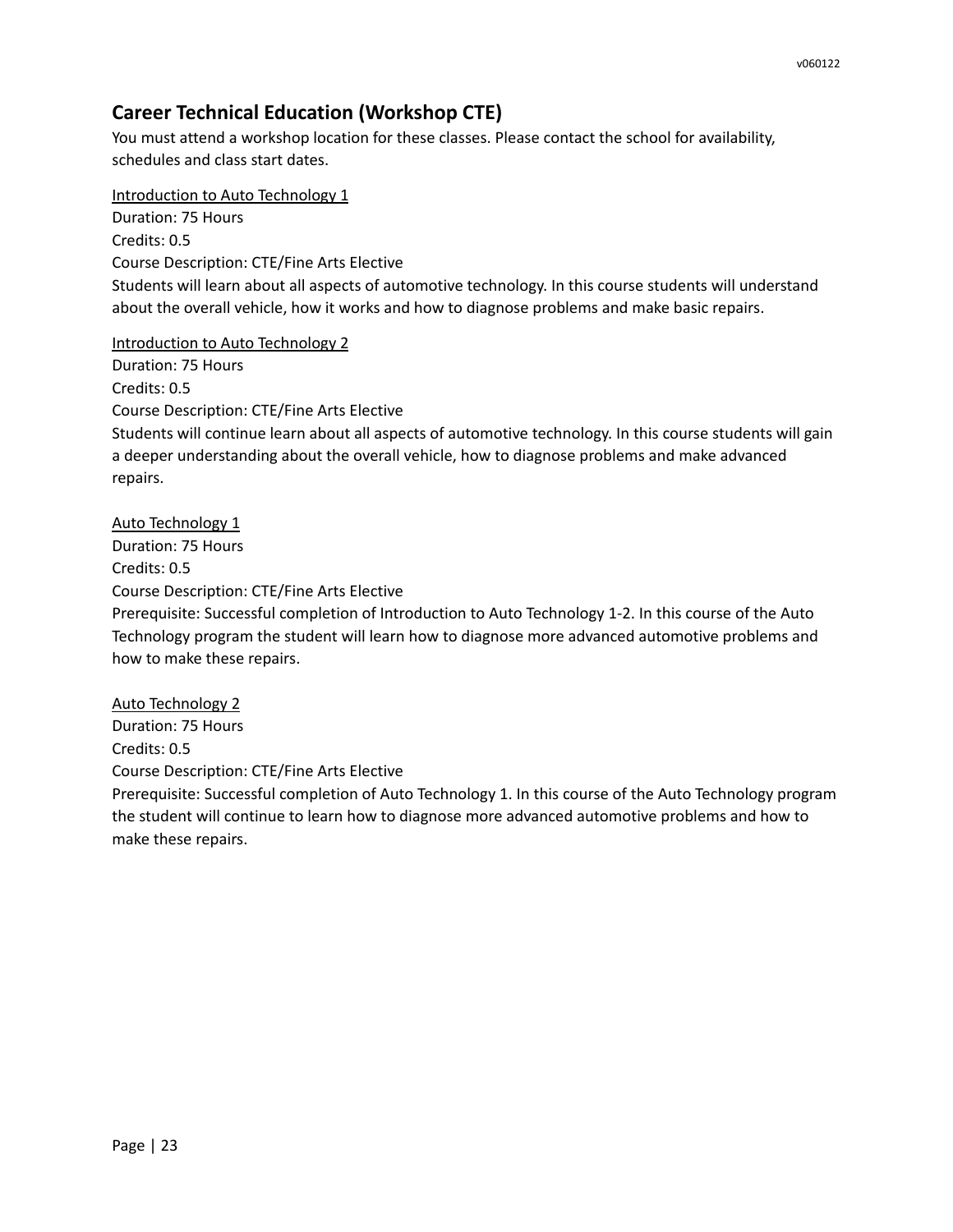Culinary Arts 1 Duration: 75 Hours Credits: 0.5 Course Description: CTE/Fine Arts Elective

Students in Culinary Arts 1 will, in a laboratory setting, acquire hands-on skills and experience needed to demonstrate the application of creative food preparation. The focus will be on the development of food preparation skills required to be a success in the culinary and related industries. Other focus points include proper food handling, safety and sanitation, use of weights and measurements, use of tools and equipment, knife skills, culinary language terminology, ingredient identification and their function. Students will be required to comply with industry-specific personal presentation and dress code. Students gain valuable leadership and employment skills.

Culinary Arts 2 Duration: 75 Hours Credits: 0.5 Course Description: CTE/Fine Arts Elective Students in Culinary Arts 2 builds on Culinary Arts 1. Students will, in a laboratory setting, acquire hands-on skills and experience needed to demonstrate the application of creative food preparation. The focus will be on the development of food preparation skills required to be a success in the culinary and

related industries. Other focus points include proper food handling, safety and sanitation, use of weights and measurements, use of tools and equipment, knife skills, culinary language terminology, ingredient identification and their function. Students will be required to comply with industry-specific personal presentation and dress code. Students gain valuable leadership and employment skills.

Woodworking 1

Duration: 75 Hours Credits: 0.5 Course Description: CTE/Fine Arts Elective

This course is aimed at any student interested in learning about the world of work. The students will learn how to work with a variety of machines and processes found in the carpentry trades. During this course, students will learn how to plan, select and use materials, including tools and machines to produce a finished product. Emphasis will be on safety and quality of workmanship.

Woodworking 2 Duration: 75 Hours

Credits: 0.5

Course Description: CTE/Fine Arts Elective

This course builds on Woodworking 1. The students will learn advances techniques to work with a variety of machines and processes found in the carpentry trades. During this course, students will learn how to plan complex projects, select and use materials, including tools and machines to produce a finished product. Emphasis will be on safety and quality of workmanship. The final project will include designing and building a functional, finished product.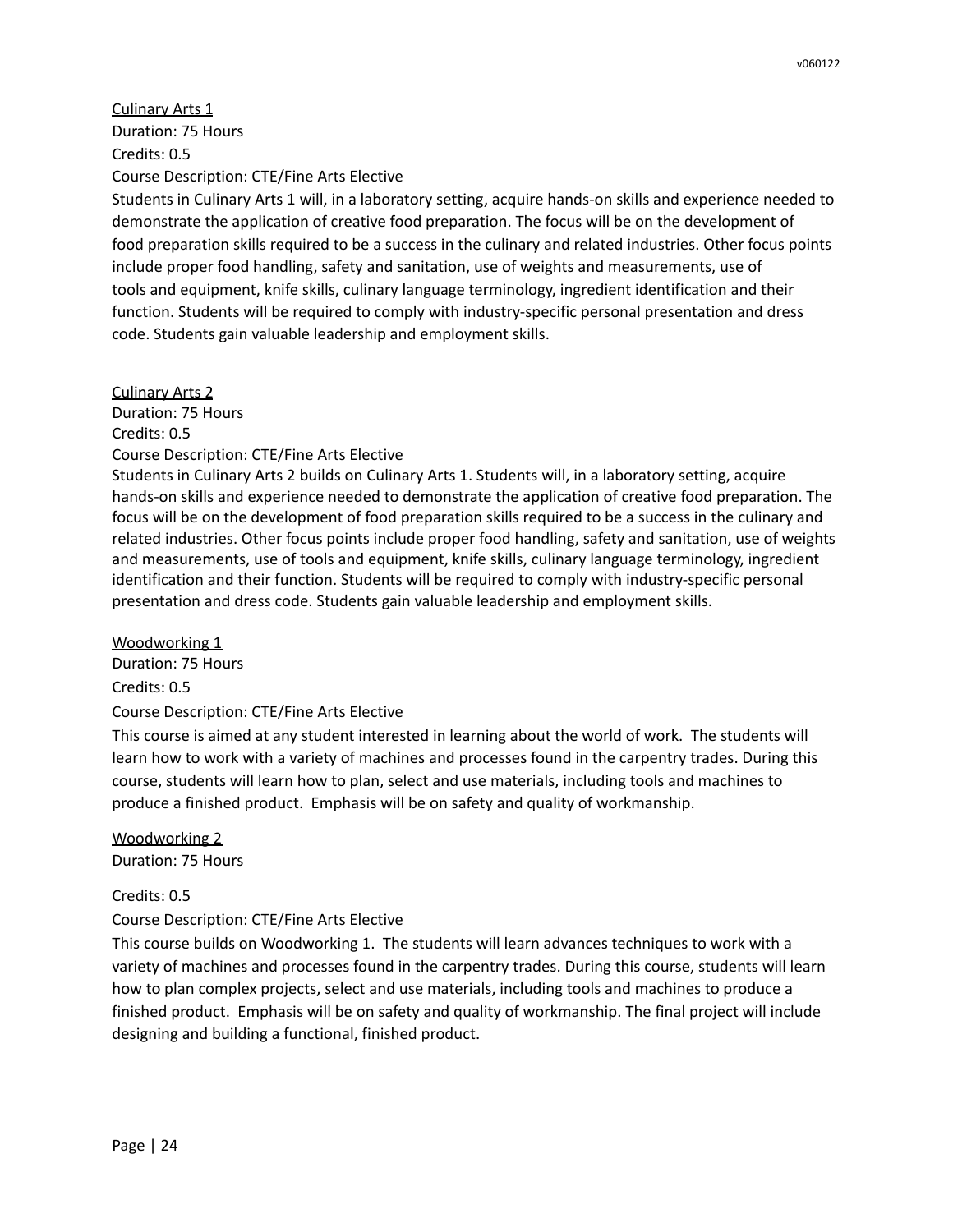# **General Electives**

Humanities I Duration: 75 Hours Credits: 0.5 Course Description: Elective

Humanities I lessons focus on the performing arts of music, dance, theater, opera, motion pictures, and television. Humanities, along with the social sciences and natural sciences, represent the knowledge that humans have created throughout history. Focusing on the philosophical, spiritual, and artistic aspects of life, Humanities explore the artistic and cultural accomplishments of individuals in the following academic areas: literature, religion, painting, sculpture, architecture, photography, art history, music, theater, film, dance, and the Classics of Ancient Greece and Ancient Rome. 1090L

Humanities II Duration: 75 Hours Credits: 0.5 Course Description: Elective

Humanities II explores the influential subject areas of language, philosophy, ethics, literature, and religion. Humanities, along with the social sciences and natural sciences, represent the knowledge that humans have created throughout history. Focusing on the philosophical, spiritual, and artistic aspects of life, Humanities explore the artistic and cultural accomplishments of individuals in the following academic areas: literature, religion, painting, sculpture, architecture, photography, art history, music, theater, film, dance, cultural studies of civilizations, philosophy, languages, ethics, and the Classics of Ancient Greece and Ancient Rome.

1090L

#### Lifetime Fitness

Duration: 75 Hours

Credits: 0.5

Course Description: Elective

The importance of being physically fit will determine the quality of an individual's lifestyle. The lessons in this title will focus on elements of lifetime physical fitness. Lessons include the importance of a lifetime plan of physical activity, exercise, and good nutrition. As students' progress through the lessons on Lifetime Fitness, they will understand how all parts of the body interact to allow physical fitness to take place.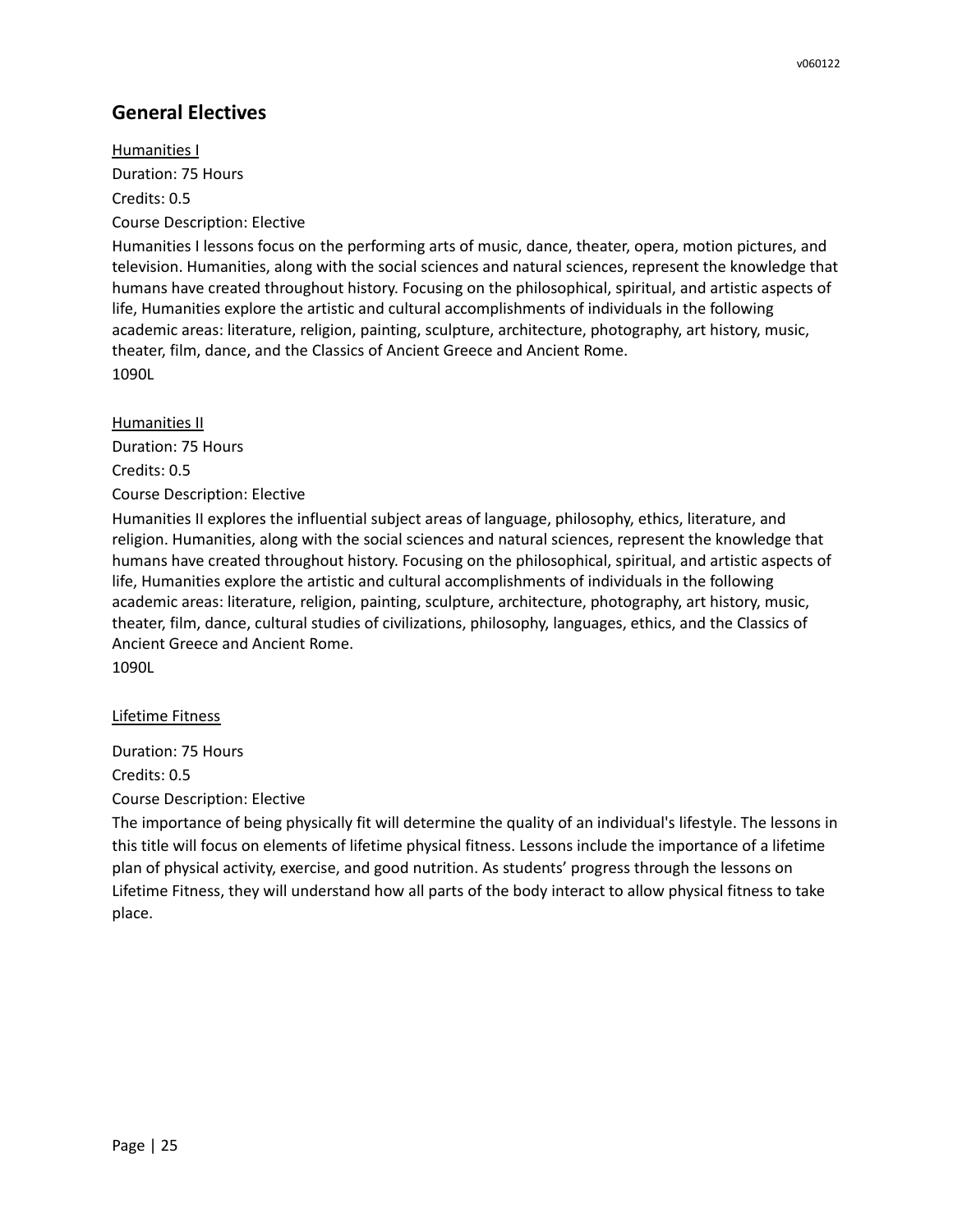#### Independent Physical Education

Duration: 75 Hours Credits: 0.5 Course Description: Elective

This pass/fail course requires student participation is weekly cardiovascular, aerobic, muscle-toning, and other activities. Students fulfill course requirements by keeping weekly logs of their physical activity. The course promotes the value of lifetime physical activity. Students must engage in an 18 week fitness program to receive credit.

## **Health**

Course Description: Elective

Health is designed to move the student from a narrow focus to a broad perspective of health. With an emphasis on nutrition and exercise, students also learn about health risks, types of illnesses, functions of the major systems of the body, and health career options.